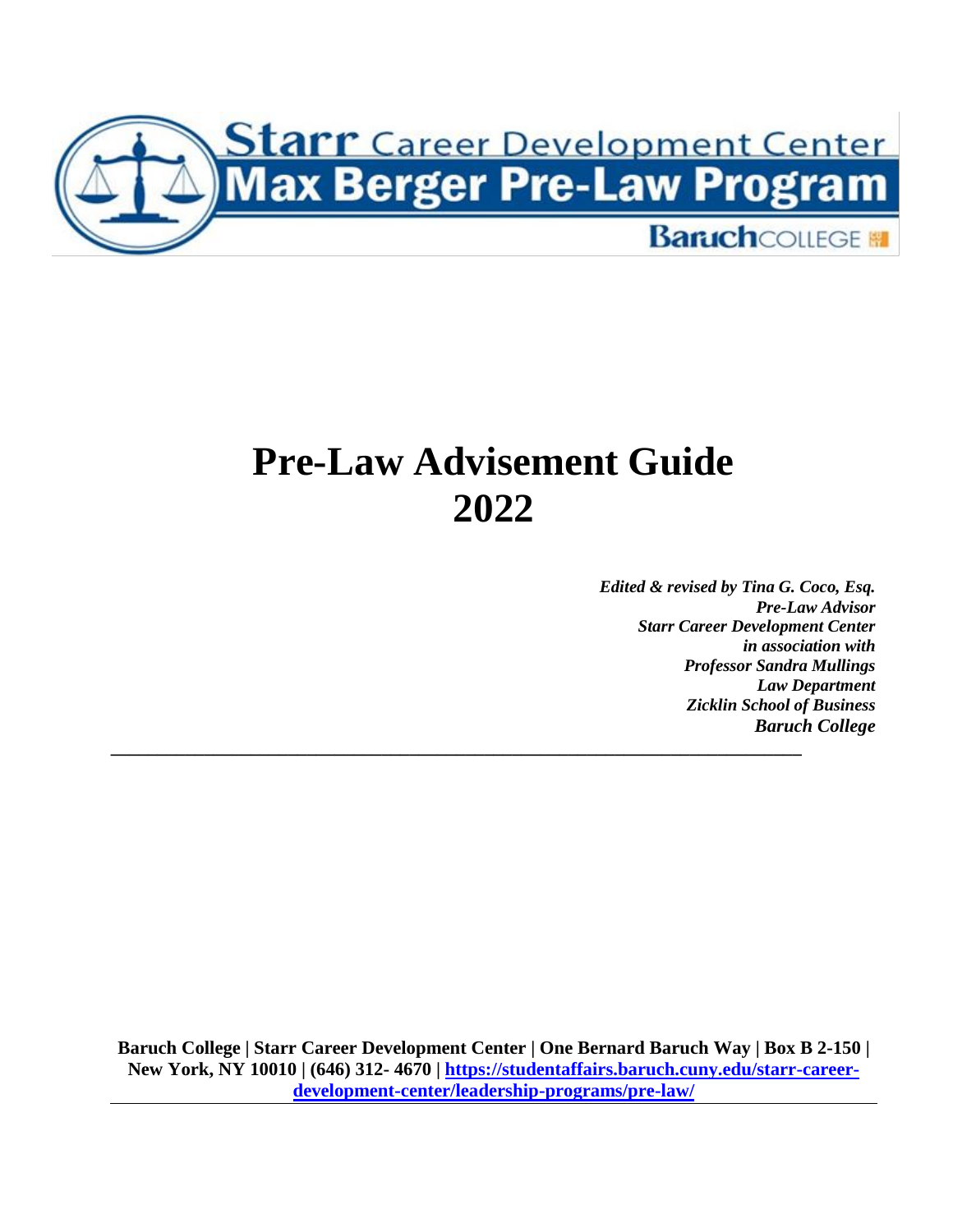## **Pre-Law Advisement Guide**

### **Table of Contents**

| .26 |
|-----|
|     |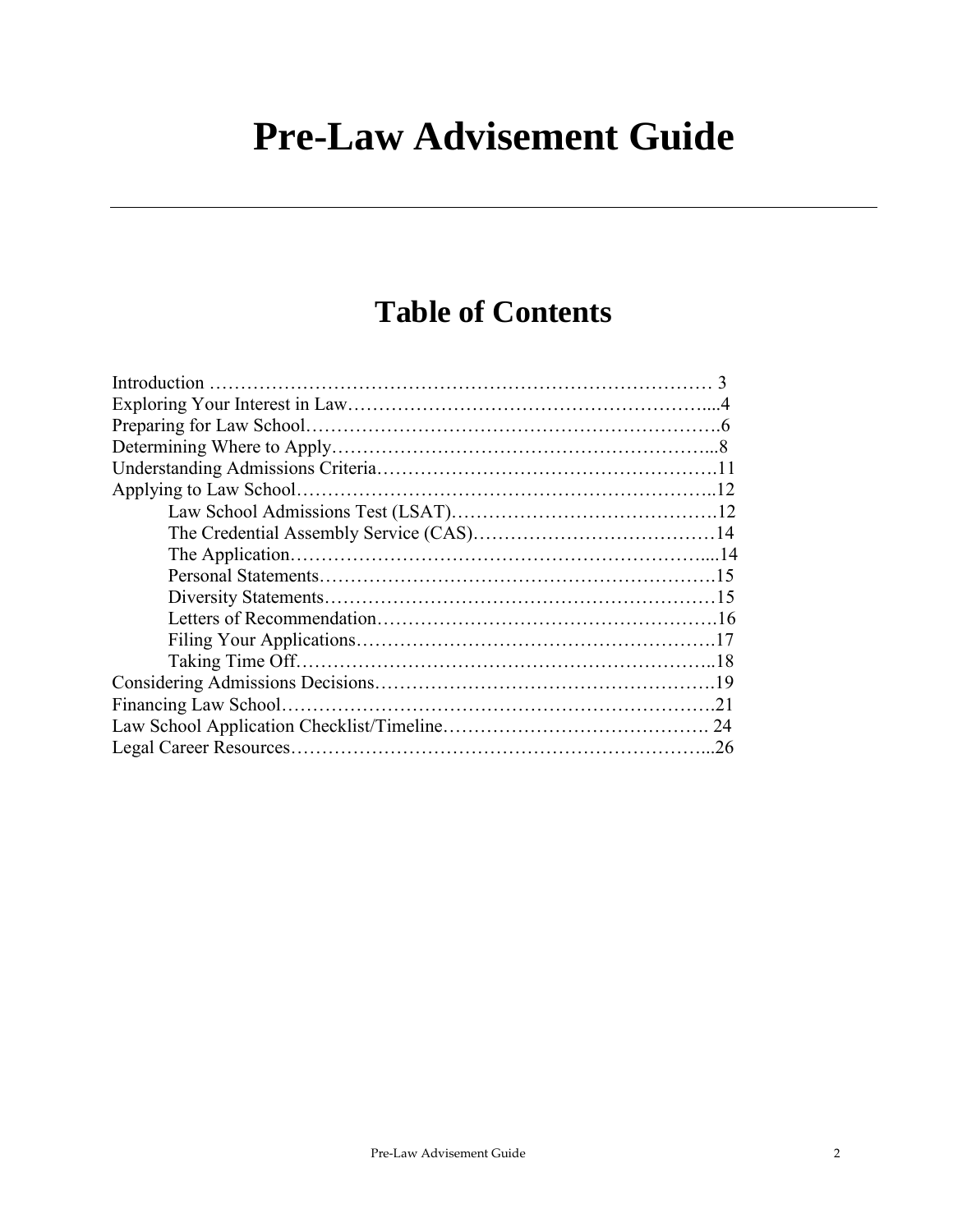## **Introduction**

This guide has been prepared especially for Baruch pre-law undergraduate students and alumni considering applying to law school and entering the legal profession. The *Guide* is designed to help at each stage by providing accurate and up-to-date information.

Appreciation is extended to Max Berger '68 for creating and generously supporting the Max Berger Pre-Law Program at Baruch College established in 2007, and the Northeastern Association of Pre-law Advisors for permission to use content from the *NAPLA Pre-Law Guide*. The *NAPLA Pre-Law Guide* is based on Cornell University's *Legal Careers Guide*, which was used by permission from Cornell Career Services. NAPLA acknowledges the following schools for their contributions to the *Guide*: Binghamton University, Boston College, Boston University, Bucknell University, Columbia University, Duke University, Northeastern University, Princeton University, and Texas A & M University. The Law School Admission Council provided information on study abroad transcripts, and the Financial Aid section is based on the "Financial Aid Toolkit" developed by the Pre-Law Advisors National Council (PLANC).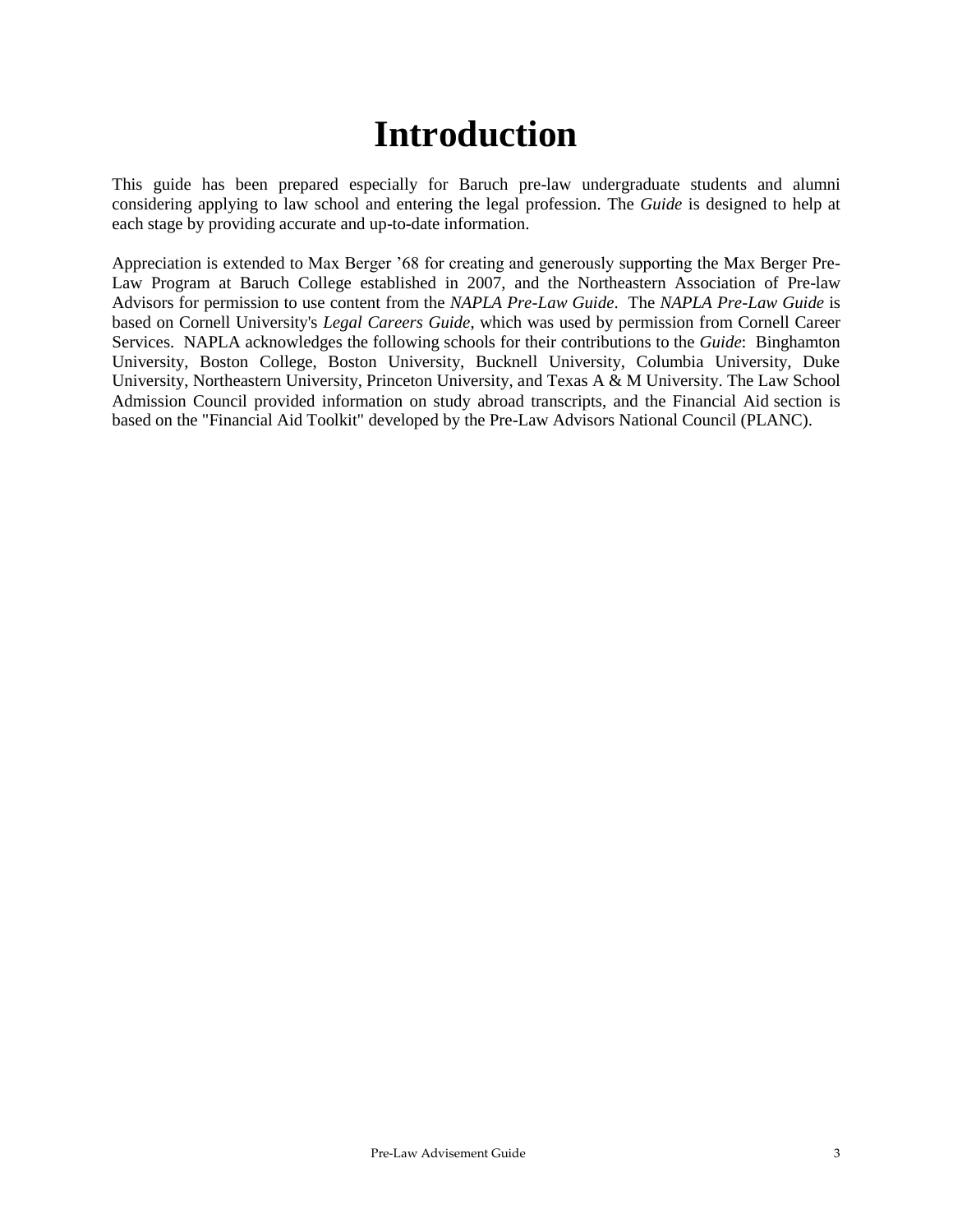## **Exploring Your Interest in Law**

A **J.D.**, **Juris Doctor**, can lead to a wide range of law-related careers and can open doors to careers in government, business, higher education, communications, and numerous other fields. Law school graduates are administrators, teachers, librarians, consultants and business managers as well as advocates, judges, and politicians.

The law can be a **rewarding profession**. At its best, legal practice challenges the intellect, demanding the exercise of reason and judgment. The ethics of the profession require attorneys to promote justice, fairness, and morality; thus, legal employment can bring particular satisfaction to those who seek to work, within the law, and seek to eradicate social injustice.

There are significant differences in **career choices** lawyers make, from public interest law and government law to private practice in a firm. The range in starting salaries alone can exceed \$100,000 for associate positions with large law firms and \$55,000 with most other legal employers, including, small firms, government, and non-profit organizations. The need to pay back law school loans can affect the career choices of a new graduate.

Before beginning the application process, consider carefully if a law degree is right for you. It is not necessary to know what kind of law you want to practice to decide to attend law school, but it can prove helpful.

There are a number of ways you can explore the field of law:

• **Talk with your pre-law advisor and/or a career counselor** about your interest in pursuing a legal education. At Baruch College, pre-law advisement and referrals to related resources are available through the Max Berger Pre-Law Program housed in the Starr Career Development Center, NVC2-150. Appointments can be made for pre-law advisement through [Starr Search](https://baruch-csm.symplicity.com/) or by contacting Starr at (646) 312-4693. Expect your first appointment to be 45-60 minutes in length.

 You will also receive confirmation of the name of your pre-law advisor from the Law School Admission Council when you [register](http://www.lsac.org/) with the Credential Assembly Services (CAS).

- **Conduct research** on legal careers using resources through your pre-law advising office or college career office and materials available in the library.
- **Investigate online resources**, including the [American Bar Association,](http://www.abanet.org/) the [National Association](http://www.nalp.org/)  for [Law Placement,](http://www.nalp.org/) [Law School Transparency,](https://www.lawschooltransparency.com/) and [Internet Legal Research Group.](http://www.ilrg.com/)
- **Intern or work part-time with a law firm; law-related organization or government agency** to gain exposure to the field and to experience the work environment. Baruch students can get paid for unpaid legal internships when working for a public sector legal employer through the **Max Berger Pre-Law Unpaid Internship Stipend Program**. Helpful websites include probono.net; idealist.org and similar websites.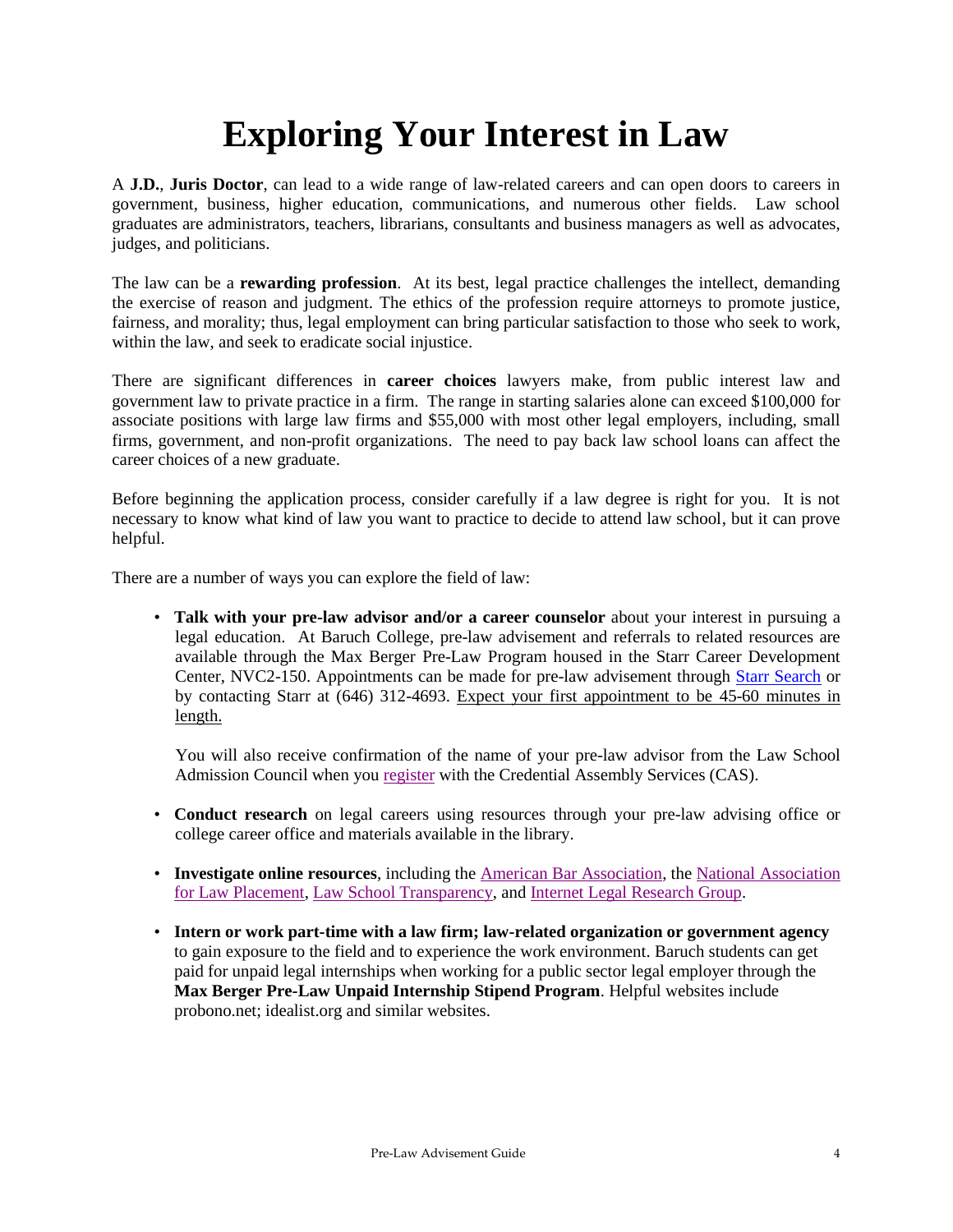- **Conduct informational interviews** to learn about the legal profession. Speak with lawyers who are members of the faculty, alumnae/i of the college, family members or friends to learn:
	- \* What lawyers do in a typical work day
	- \* Personal attributes needed to be successful in a legal career
	- \* Satisfactions and dissatisfactions of the field
	- \* Impact of a legal career on personal lives

#### **Realities of a Legal Career**

An important step in making your decision is to distinguish between commonly held **myths and expectations** and the **reality** of legal practice. Hours can be very long and often include weekends. Legal work can require spending considerable time in tedious, painstaking research. Depending on the type of law practiced and the location, gaining employment with some law firms can be difficult and salaries may not meet expectations. The market for new lawyers is competitive for those seeking positions in large cities and firms that are in high demand.

**\*Employment statistics** for the class of 2020 law graduates reveal the following1:

- The national median starting salary was \$ \$75,000.
- Approximately 56.8% of the class worked in private practice in law firms.
- About 32.6% took positions in public service, including judicial clerkships, government agencies, military and public interest organizations.
- Graduates entering business accounted for about 10.5%.
- Approximately 72.4% of graduates were employed in a full-time long-term position for which bar passage is required.

While a corporate lawyer in a private firm may earn as much as \$190,000 the first year, he/she may also work twelve hours a day, six or seven days a week. Most of those interested in public interest law can expect a starting salary of around \$55,000.

1NALP The [National Association for Law Placement](http://www.nalp.org/) *Jobs & J.D.'s: Employment and Salaries of New Law GraduatesClass of 2019.* You may research the employment statistics and salary information for the Class of 2019 by visiting NALP's website at [http://www.nalp.org.](http://www.nalp.org/)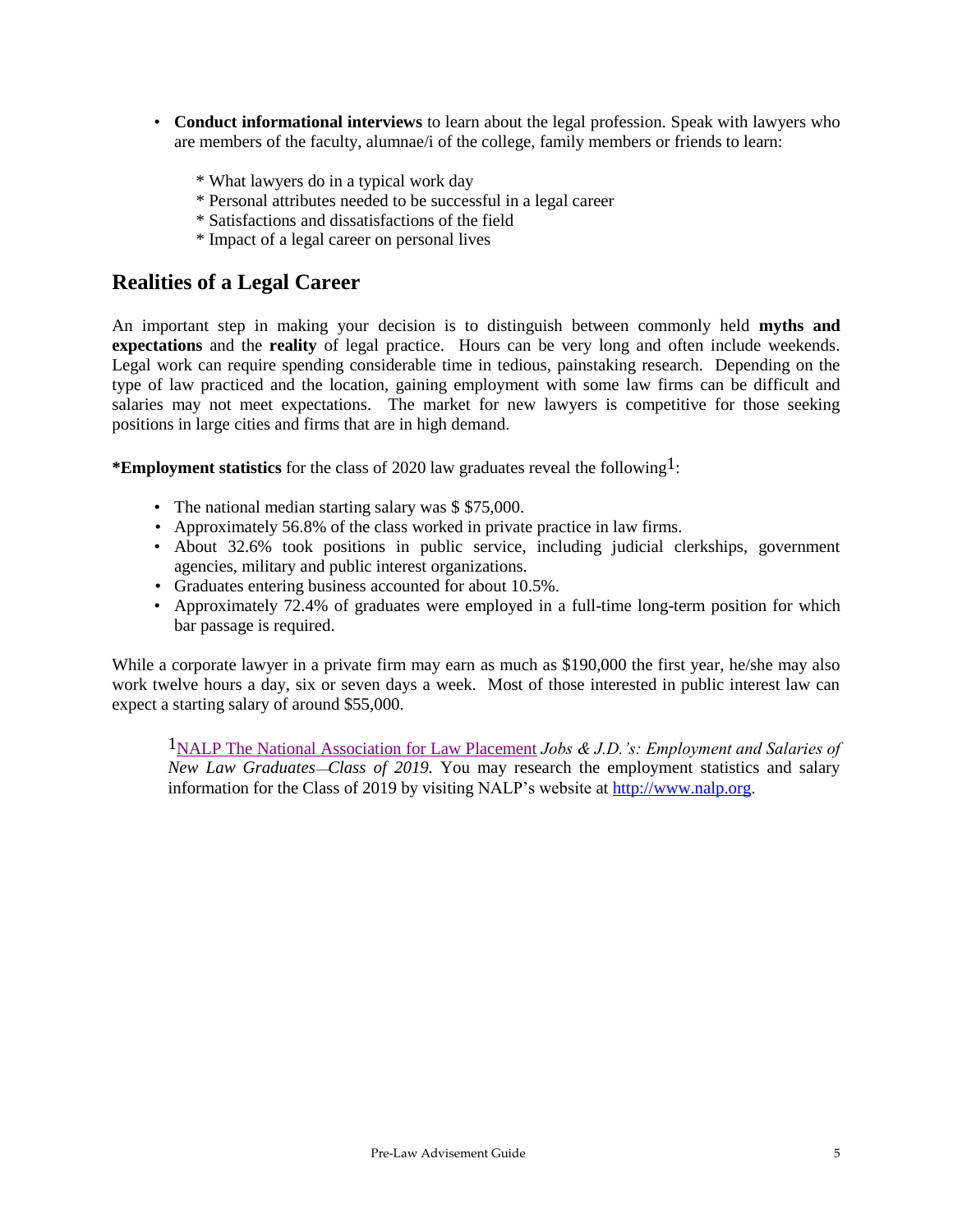## **Preparing for Law School**

Admissions committees look at a variety of factors and trends in your academic record in an attempt to predict how you will perform in law school. At Baruch, there is no "pre-law major" and unlike medical school, there are no specific educational requirements for entrance into law school. Baruch College offers **2 related minors**: **Business Law** through th[e Zicklin School of Business](https://zicklin.baruch.cuny.edu/academic-programs/undergraduate/minors/optional-minors-for-business-majors/) and **Law & Policy** through the Weissman [School of Arts & Sciences.](https://weissman.baruch.cuny.edu/weissman-academic-departments/areas-of-study/law-and-policy/)

#### **Develop research, analysis, and writing skills**

Law schools are interested in your ability to do rigorous **analytical research**, to **write well**, to **present**, and to **persuade**. Take courses that will develop these skills. The [American Bar Association](http://www.americanbar.org/) offers an overview of the skills and values important to preparing for a legal education and a career in law, specifically, the **Core Skills, Values, Knowledge, and Experiences** listed below:

- Problem Solving
- Critical Reading
- Writing and Editing
- Oral Communication and Listening
- Research
- Organization and Management
- Public Service and Promotion of Justice
- Relationship-Building and Collaboration
- Background Knowledge
- Exposure to the Law

**Law-related classes** may allow you to get a feel for law as a general subject, but they neither cover the material in the same depth nor embody the intensity and rigor of law school. Therefore, they are not especially accurate indicators of your ability to succeed in the study of law, or whether you will enjoy it.

### **Select a Major**

Choose a **major that interests you**. Admissions offices are not particularly interested in your major, but they are interested in how well you did in the discipline(s) you chose to pursue. This is also true for minors.

While specific coursework may be helpful in corporate law, environmental law or intellectual property, a JD is a generalist's degree, and applicants come from widely diverse academic backgrounds.

### **Compile an impressive record**

A **solid GPA,** particularly within your major, **is expected**, and a willingness to go beyond requirements demonstrates an intellectual curiosity that would be advantageous in the study of law. Academic excellence reflects discipline and abilities, though the variety and depth of your coursework, will also be seriously considered by admissions committees as evidence of your interests and motivation.

In general, **lecture courses** provide a good foundation for further instruction, while **seminars** allow you to present, discuss, critique, and defend more specific ideas. Smaller classes give you the opportunity to interact with faculty. Develop relationships with faculty whom you might later ask for letters of recommendation; make yourself stand out as an individual by attending office hours, asking questions in class, and conducting research with faculty.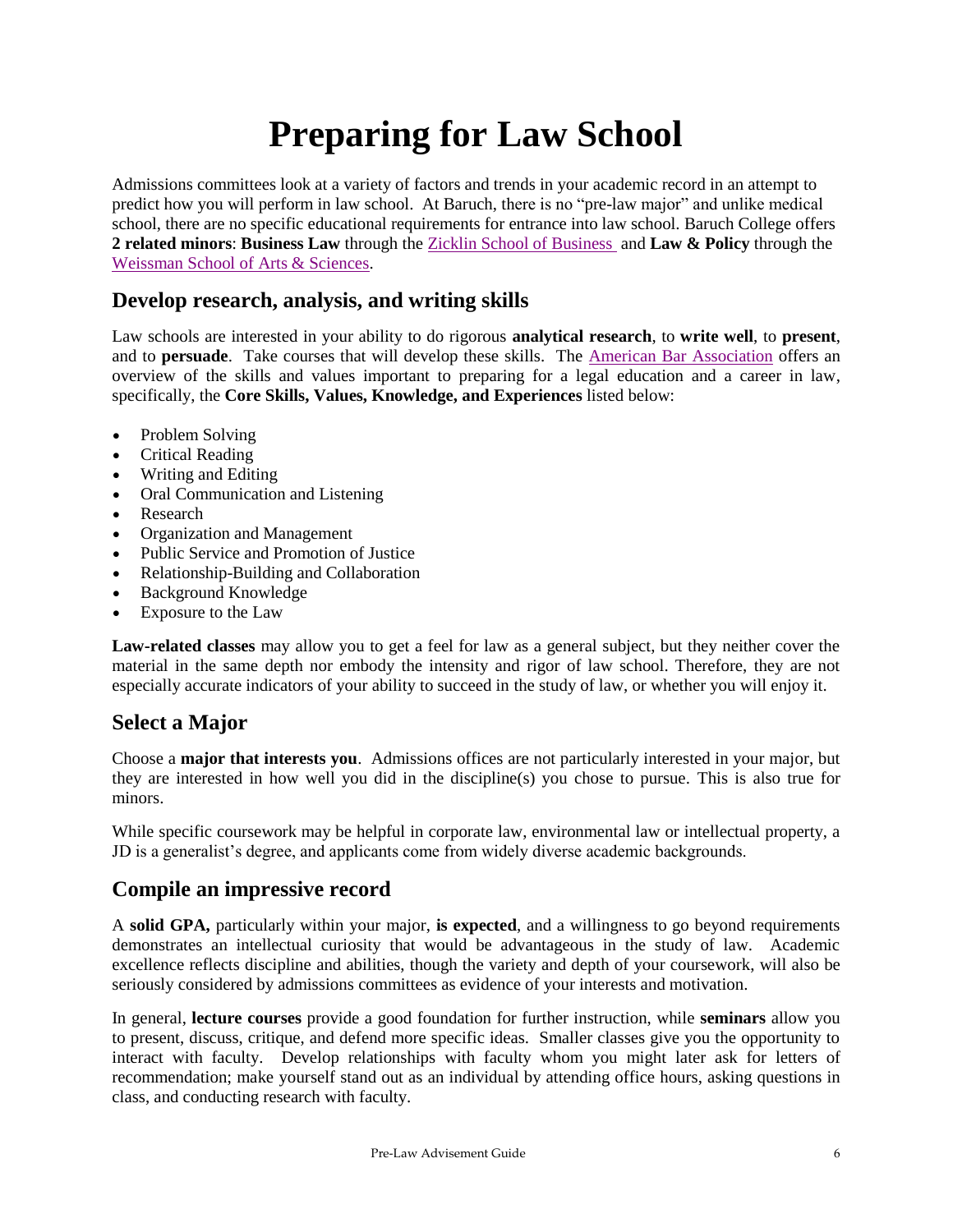#### **Pursue Activities**

Law schools will be interested in your extracurricular **activities**, **leadership** experience, **summer jobs**, **internships**, and **public service** since they seek well-rounded candidates for admission. Select activities that interest you; they do not have to be directly related to law. Over time, get involved in more depth in fewer activities. Take initiative and show leadership.

Baruch College offers many student club activities including the **Pre Law Society**. Additionally, support is offered through the Max Berger Pre-Law Program through the various programs and activities including: **The Pre-Law Fellowship Program**, matching students with mentors; **The Winter & Summer Pre-Law Institutes** and the **Pre-Law Internship Stipend Program**, see [https://studentaffairs.baruch.cuny.edu/starr-career-development-center/leadership-programs/pre](https://studentaffairs.baruch.cuny.edu/starr-career-development-center/leadership-programs/pre-law/programs-and-activities/)[law/programs-and-activities/](https://studentaffairs.baruch.cuny.edu/starr-career-development-center/leadership-programs/pre-law/programs-and-activities/) for more information.

### **Your Credit Record**

It is important to keep your credit in good shape. This will be helpful if you take loans out to finance your law school education.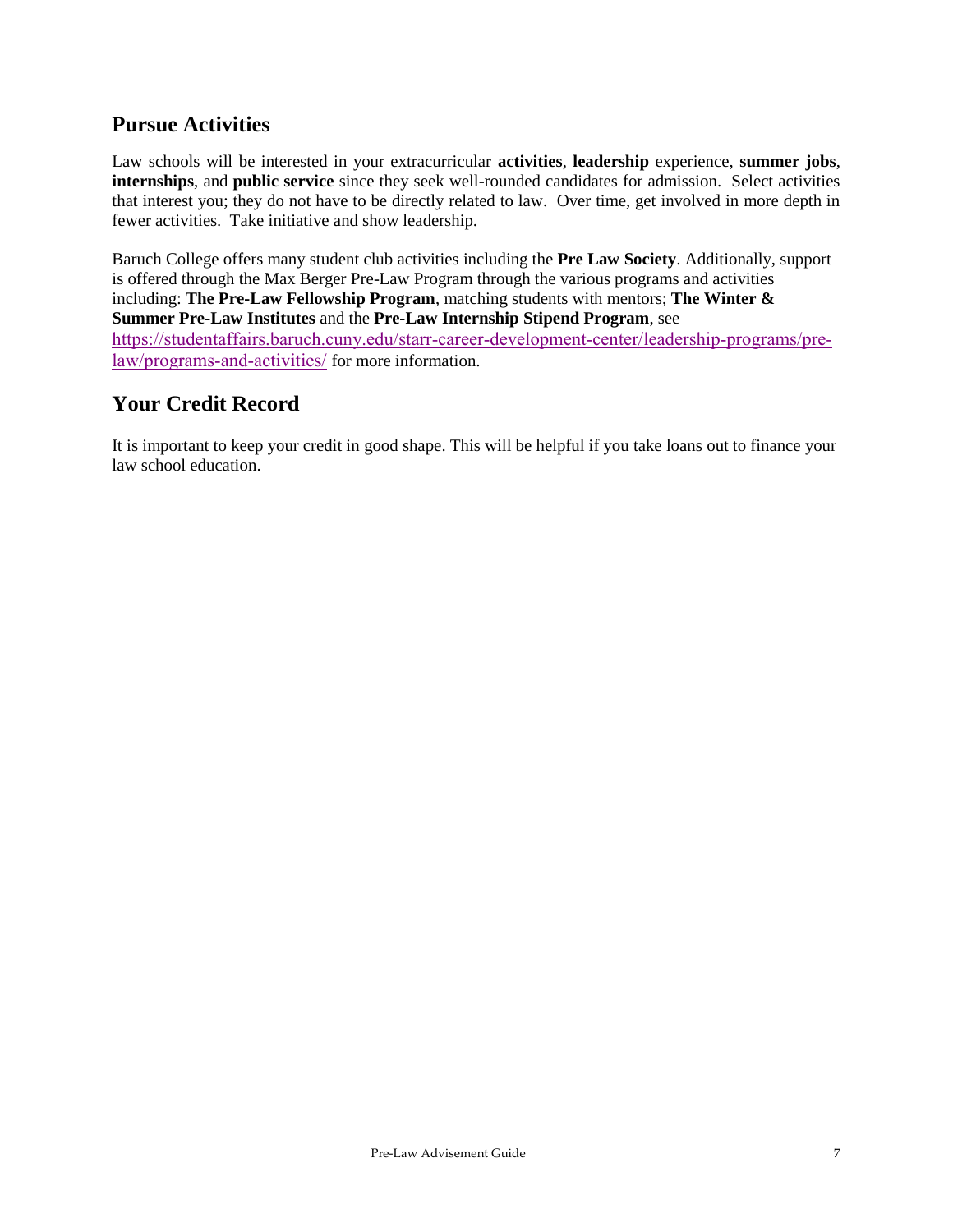## **Determining Where to Apply**

With almost 200 accredited law schools in the United States, how do you decide where to apply and ultimately where to attend? Begin by assembling a list of law schools based on the criteria that are important to you, and then consider revising your choices according to your chances of admission.

Do not let the search for "long shots, good chances, and sure things" govern your selection process. Selecting schools carefully will help reduce the time and expense of applying to an excessive number of schools. That said, remember that applying to law schools is very competitive, especially during challenging economic times. As a result, it is important to ensure that you are applying to more than just a small number of law schools. LSAC reports that students typically apply to 6-9 law schools during the application cycle.

#### **Criteria for Selection**

Consider the following factors and determine which are important to you. Some resources are provided at the end of this section:

- **National/Regional Schools:** Does the school attract applicants from across the country and abroad, or are most students from the region in which the school is located? Do most students want to work throughout the country or in the school's region following graduation?
- **Location:** Is the school in an urban area or in a suburban/rural setting? Is it part of a university or is it independent? Are there other graduate schools nearby? Is the school in a place you would want to be for three years and where you would be willing to work following graduation, depending on employment opportunities?
- **Faculty/Classes:** What are the academic and experiential backgrounds of faculty? How accessible are they? What is the faculty-student ratio, the number of full-time vs. adjunct faculty, and the number of female and minority faculty? How many students are in each course? Are classes taught in the Socratic Method or lecture?
- **Facilities and Resources:** Is the school affiliated with a university? Do students have access to courses from a range of academic disciplines to supplement their legal curriculum? Is the library large enough to accommodate holdings and permit students to conduct research and study? How helpful is the library staff? How accessible are electronic databases such as Lexis and Westlaw? In general, do the facilities provide a comfortable learning environment?
- **Student Body:** What is the size of the entering class? What does the admissions profile tell you about the quality of the student body? Where did students study as undergraduates and what are their geographic backgrounds? Is there diversity of interests, gender, and personal/cultural backgrounds? What is the overall atmosphere – are students friendly or overly competitive? Is there much interaction with fellow students outside the classroom?
- **Special Programs:** What courses are available in specialized areas? What joint degree programs of interest to you are available? What are the opportunities for practical experience, including clinics, internships, etc.? Can you "write" on to law reviews (by submitting a written work) in addition to be selected based on class rank? What specialized institutes, journals, or organizations exist in your areas of interest? Does the school demonstrate a commitment to women and students of color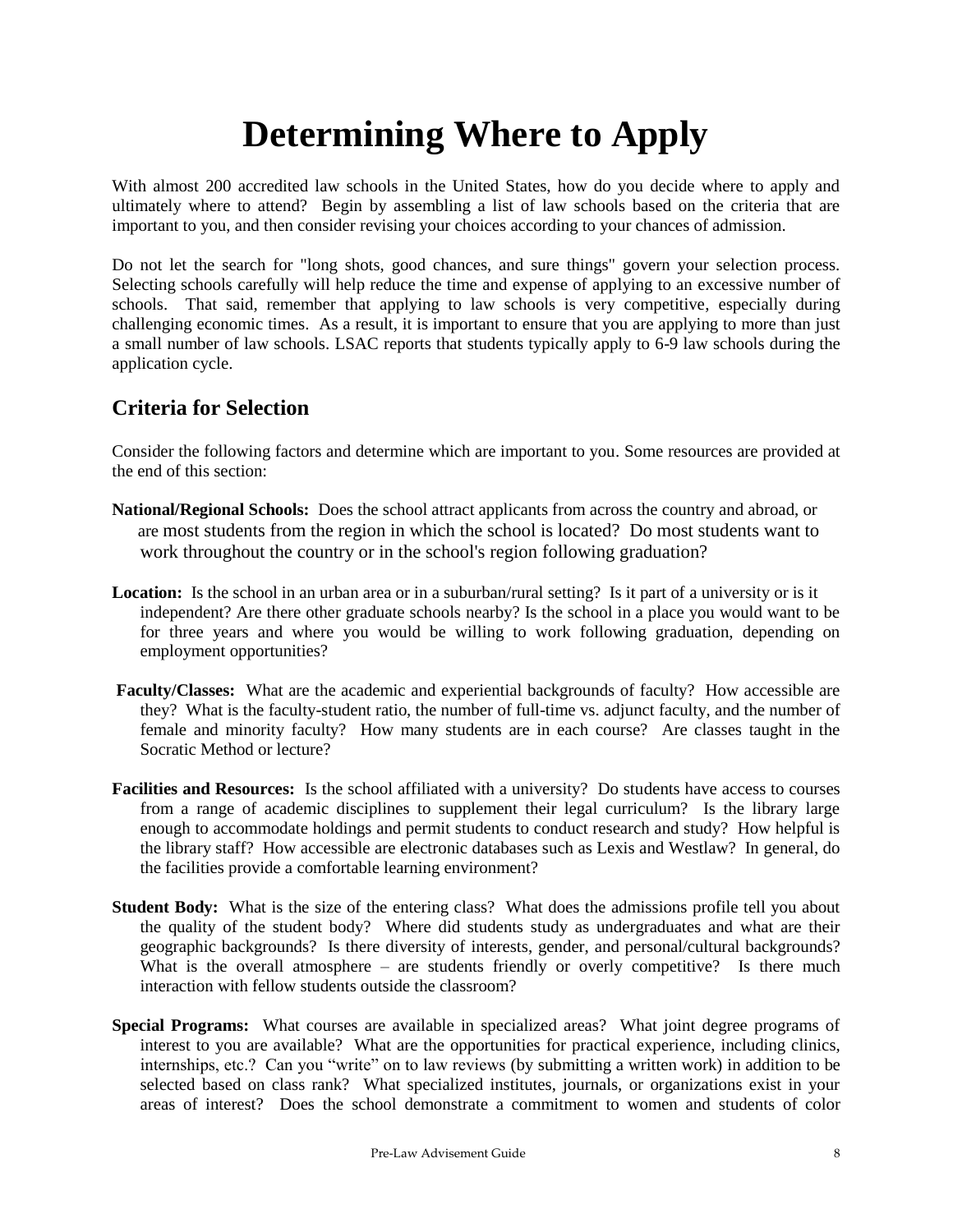through special programs? Does the school have a pro bono program or a community service requirement?

- **Career Services:** What advising and resources are available to help you find a job? Is career counseling readily available? How many employers recruit at the law school and who are they? What percentage of the class has positions at graduation? In what types of positions and geographic areas are they employed? What is the percentage of graduates holding judicial clerkships? What assistance is given to students not interested in working in large corporate law firms? What is the bar passage rate for recent graduates? How involved are alumnae/i in career activities?
- **Student Life:** Is on-campus housing available for first-year students? If not, does the school offer assistance in locating off-campus housing? Is the school located in a desirable or safe area? What is the cost of living? What types of cultural opportunities are there? Does the school provide recreational facilities? What is the general ambiance?
- **Costs:** What are tuition, housing, and transportation costs? Is financial aid exclusively need-based, or are merit scholarships available? Does the school offer a loan forgiveness program for students who enter public interest legal careers after graduation? What is the average debt burden for graduates from this school? What is the cost of living in the area?

There are ways to **minimize your cost** of attending law school and to keep down the debt you incur. It is wise to **apply to schools where you will be in the top part of the applicant pool**; schools may give you a merit scholarship to attract you. Also, public schools are usually less expensive, and even if you are not a resident of a state in which a school is located, you can sometimes pay in-state tuition after your first year of law school.

### **Reputation**

**A number of factors** contribute to a school's reputation, including faculty, facilities, career services, and the reputation of the parent university. Though a number of law school rankings are available, most factors evaluated are not quantifiable, and therefore you should not perceive the rankings as accurate or definitive.

**Selectivity** at law schools, however, is one factor that can be quantified; you can gauge a school's relative selectivity by comparing the number of applicants accepted to the overall number of applications. Two resources that will help you determine your competitiveness for schools are the **[Official Guide to ABA-](http://officialguide.lsac.org/)[Approved Law Schools](http://officialguide.lsac.org/)** and the **[Boston College Online Law School Locator](https://www.bc.edu/content/dam/files/offices/careers/pdf/Law%20School/2016%20Law%20Locator%20Final.pdf)**.

Law schools can be divided roughly into three groups:

- Schools with **national reputations** that tend to appear in various "top ten" lists. They draw students from a national pool and offer significant geographic mobility to graduates.
- Schools with good **regional reputations** that are attended primarily by students from the region, who may want to remain in the area following graduation, but who may also seek positions throughout the country.
- **Local schools** that draw students primarily from the immediate area who want to practice there following graduation.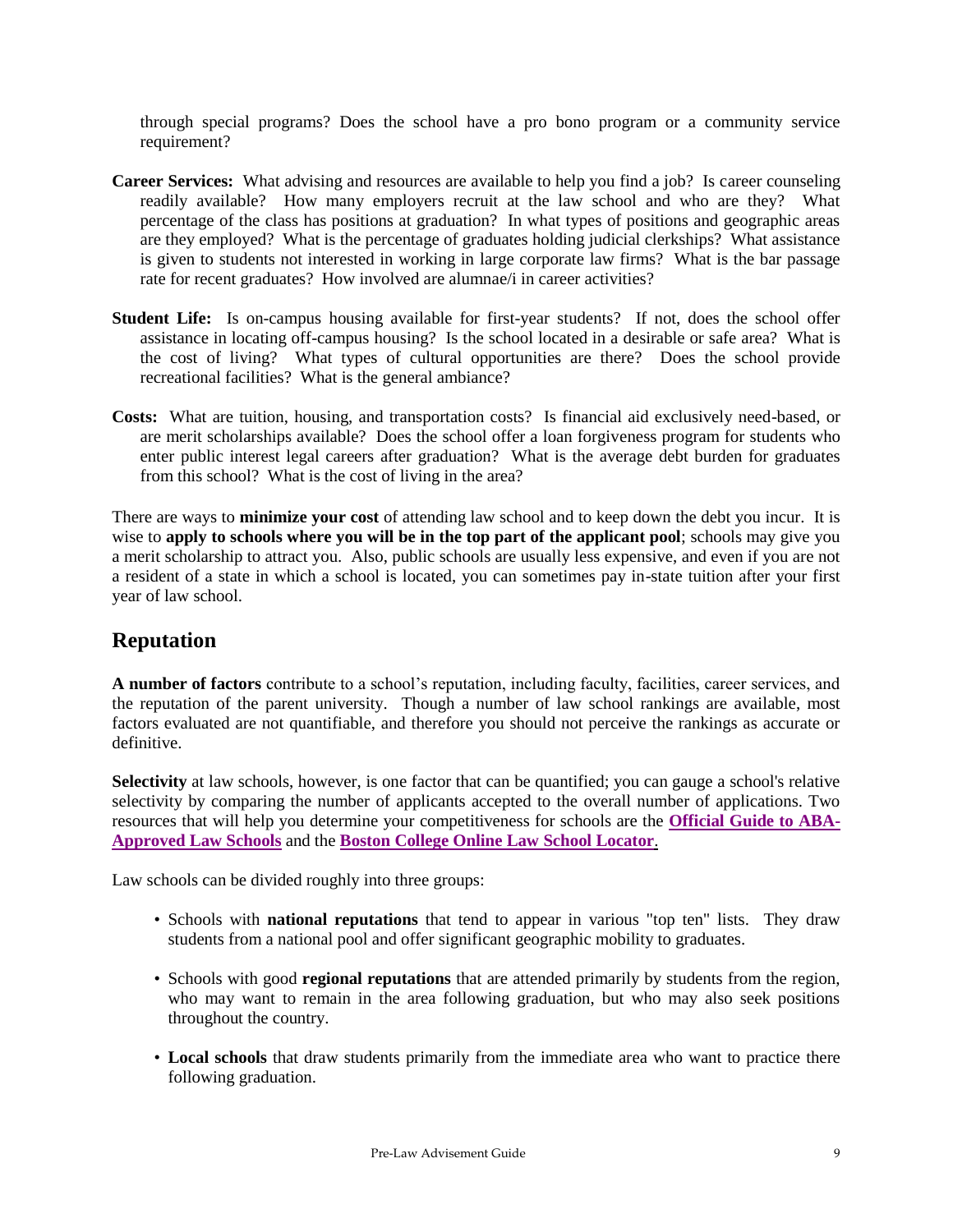For a more detailed discussion of law school reputation and the process for evaluating schools, refer to the [Official Guide to ABA-Approved Law Schools.](http://officialguide.lsac.org/)

#### **Non-Traditional Alternatives**

**Evening divisions and part-time programs** make it possible for students to work and study law simultaneously, earning a Juris Doctor (J.D.) in four years. A few schools on the quarter system allow students to enter **mid-year**. **Summer entry** and/or **summer courses** can accelerate the degree program from three to two-and-a-half calendar years. And finally, some law schools have created **summer trial or pipeline programs**, which allow borderline applicants to prove themselves capable of legal study in time for the fall semester.

#### **Publications and Online Resources**

There are a number of [resources](https://www.lsac.org/considering-law-school-free-insider-tips-resources) designed to help you research and evaluate law schools. Two essential resources you will want to use include the following:

- **[LSAC Official Guide to ABA-Approved Law Schools](https://officialguide.lsac.org/release/OfficialGuide_Default.aspx)** provides information on the more than 200 American Bar Association-approved law schools including faculty, library resources, enrollment, bar passage, placement,  $25<sup>th</sup>$  and 75th percentile LSAT scores and undergraduate GPAs.
- **[The NAPLA/SAPLA Book of Law School Lists](The%20NAPLA/SAPLA%20Book%20of%20Law%20School%20Lists)** provides information about joint degrees, areas of academic emphasis within the schools, schools that grant one-year deferrals, bar passage rates at a number of schools, schools that award non-need-based scholarships, etc.

After you complete your research and compile a list of schools, meet with your pre-law advisor to discuss schools of interest to you and to get a reality check on your competitiveness for them.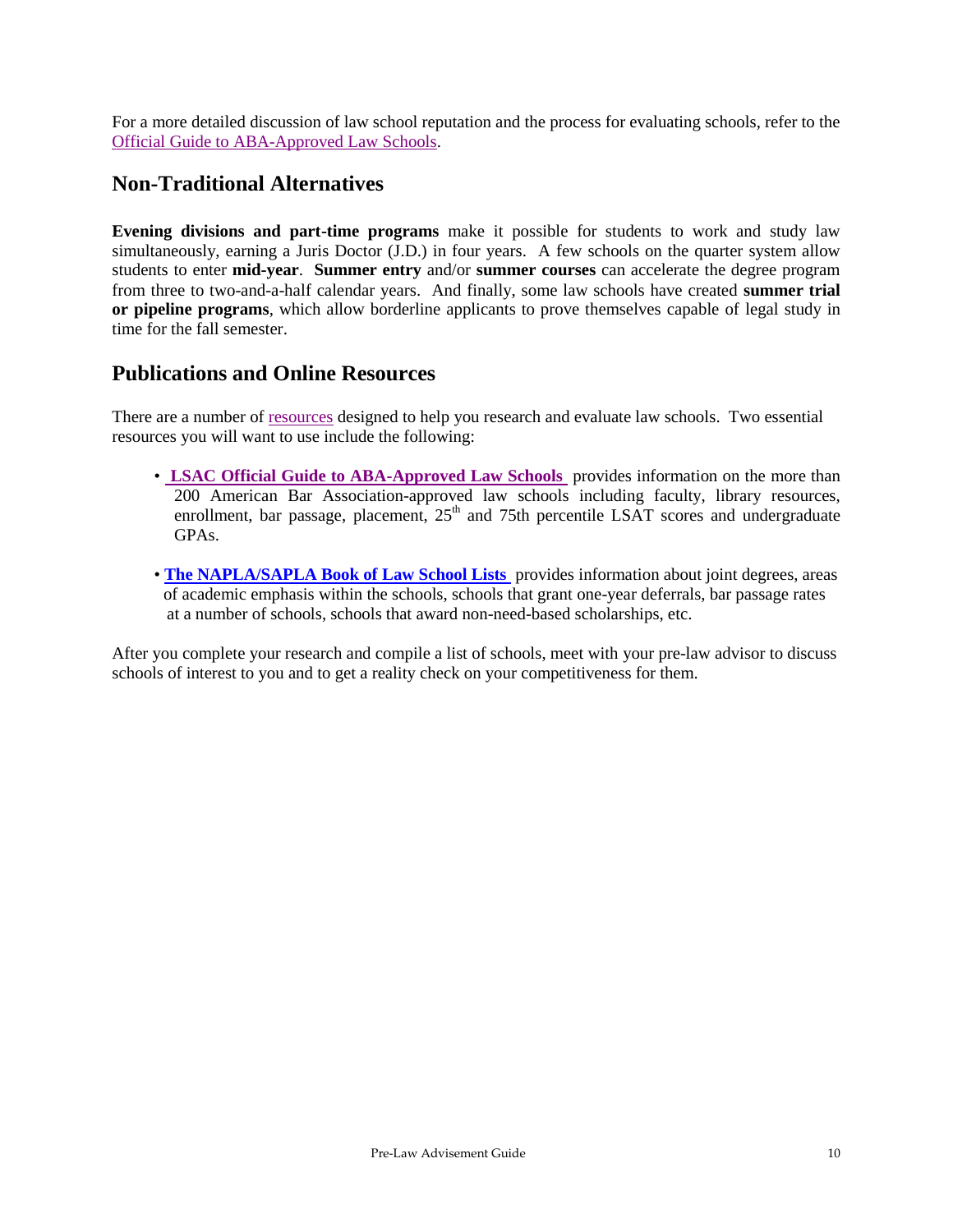## **Understanding Admissions Criteria**

#### **Objective Criteria**

Law schools consider the objective criteria, the GPA and LSAT score, the factors that most accurately predict how applicants will perform in their first year:

- **Law School Admission Test (LSAT)**: Applicants take the LSAT, a standardized test, during one of nine test administrations offered annually by the Law School Admission Council. Scores, which range from 120 to 180, are used by most law schools as a common measurement of potential for success in law school. **Note:** There are a growing number of law schools accepting the GRE instead of the LSAT.
- **Undergraduate Grade Point Average (GPA)**: Applicants submit undergraduate transcripts to the Credential Assembly Service (CAS), which converts grades to a cumulative grade point average using a set of consistent values. This cumulative grade point average includes all grades the student has received at various undergraduate institutions. The GPA offers admissions committees another numerical basis for comparing applicants.
- **Applicant Index**: Many law schools ask the CAS to combine applicants' LSAT scores and undergraduate GPAs with weighted constants to produce a single number which can be used to assess and compare potential for doing well.

#### **Subjective Criteria**

Subjective criteria are the factors law schools consider in addition to GPAs and LSAT scores:

- **Personal Statement:** Applicants submit a personal statement as part of the application process for almost all law schools. Admissions committees look for a concise, detailed, well-written statement revealing the applicant's individuality. They want to learn from the statement who the applicant is and what makes him/her qualified to study at their law schools.
- **Letters of Recommendation (LOR):** Most law schools require applicants to submit letters of recommendation from professors or employers to gain a different perspective on the applicant's academic strength and personal qualities. Admissions officers find most helpful specific examples of applicants' motivation and intellectual curiosity, an assessment of communication skills, and a comparison with peers.
- **Experience:** This factor includes undergraduate curricular and extracurricular activities, internships, part-time and full-time work experience. Include a resume in your application materials that demonstrates your skills and abilities relevant to the study of law and how you will contribute to the diversity and strength of the class.

Most law schools have **recruitment programs** to increase participation in the legal profession by underrepresented groups. State schools may reserve seats for state residents. Review websites of schools to learn about their selection criteria, you may want to contact schools about your specific concerns.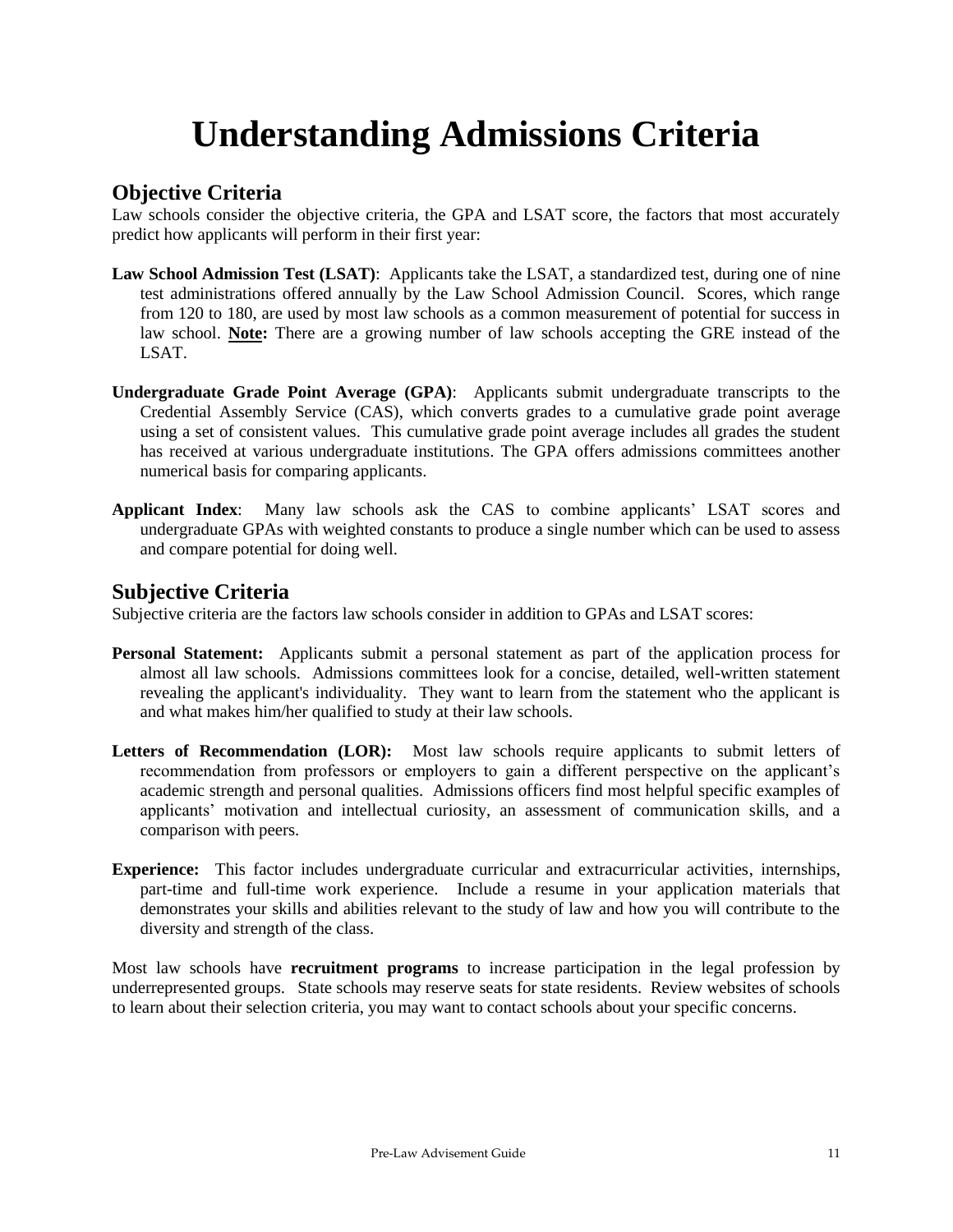# **Applying to Law School**

After reaching the decision to pursue a law degree, you will want to submit a strong and complete application to increase your chances for admission. The first step in the application process will be to **meet with Baruch's pre-law advisor**, who can help you create a strategy for maximizing your chances for success.

Next you should open an **[online account](https://os.lsac.org/Release/Logon/Access.aspx)** with the Law School Admission Council (LSAC). LSAC is comprised of over 200 American Bar Association-approved law schools in the U.S. and law schools in Canada and Australia, and was founded to coordinate and facilitate the process of applying to law school.

Be aware that **applying to law school is not inexpensive**. Basic costs include:

- The Credential Assembly Service registration fee
- LSAT registration fee
- CAS Law School Reports
- Application fees (per school)

You might need to add other costs such as LSAT preparation, travel to visit law schools, etc.

LSAC offers **[fee waivers](http://www.lsac.org/jd/lsat/fee-waivers)** for those with a demonstrated inability to pay for essential parts of the application. The waivers cover the costs of a limited number of LSATs; registration for the CAS, and a limited number of CAS Law School Reports. Additionally, LSAC has recently teamed up with the [Khan](https://www.khanacademy.org/prep/lsat)  [Academy](https://www.khanacademy.org/prep/lsat) to offer free on-line LSAT prep for all.

#### **Max Berger Law School Application "Starter Pack" Stipend Program**

The law school application process can be expensive. When factoring the cost of taking the LSAT; paying for the LSAC CAS report and individual law school applications, fees can add up to a sum that many cannot afford. In an effort to financially support law school applicants, Baruch's Max Berger Pre-Law Program has launch the law school application "Starter Pack", a new initiative to help Baruch students and alumni reach their educational and career goals. This initiative would provide up to \$995 to each applicant that demonstrates financial hardship in covering law school application fees. In keeping with Max Berger's vision to support pre-law students by easing the financial barriers that keep many applicants from effectively applying to law school, we encourage Baruch students and alumni to apply for the [Max Berger Law School Application "Starter Pack" Stipend Program.](https://baruch.az1.qualtrics.com/jfe/form/SV_b7qrhRJSYFoV2TA)

#### **Law School Admission Test (LSAT)**

Currently, the Law School Admission Test (LSAT) is required for admission to all American Bar Association-approved law schools. Keep in mind that there are a number of law schools that have announced acceptance of a GRE score instead of the LSAT. Detailed test information–dates, registration forms, fees, and deadlines–and **[registration](http://www.lsac.org/jd/lsat/about-the-lsat/)** are available online.

Be aware that **test dates** can fill quickly. It is advisable, then, to register several months in advance of a test date so that you can take the test at a time when you are most ready.

**The optimal time to take the exam is late September/early October of the year you apply**, which will allow you to obtain your LSAT score before applying in the early fall (**before November 15**).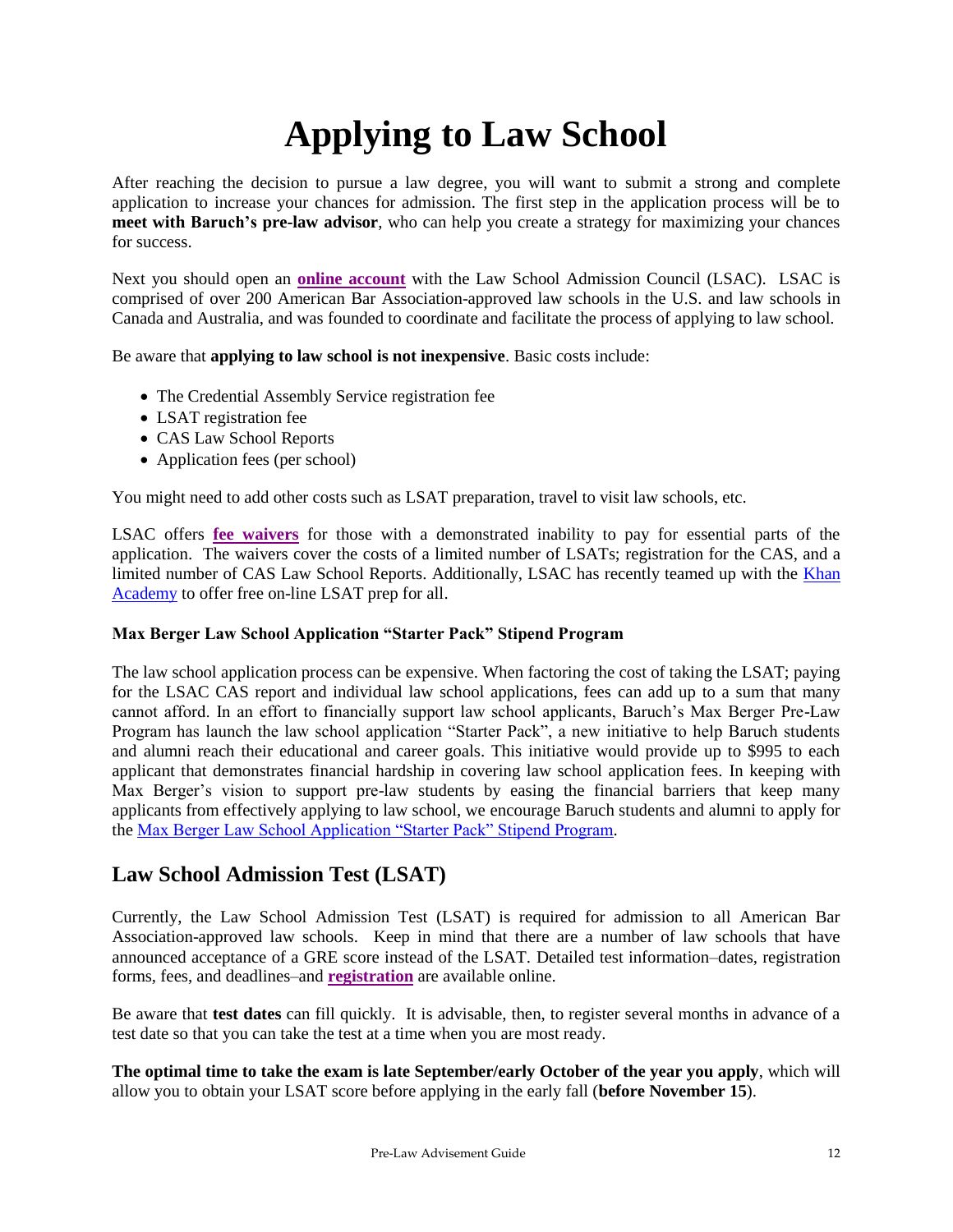Scores from the November and sometimes even the January administration will reach law schools in time to complete application deadlines at most schools although **applying this late is not recommended** as your chances of getting accepted and receiving potential scholarship awards diminishes greatly this late in the application cycle.

The LSAT is designed to provide law school admissions committees with a common measure of an applicants' **aptitude for legal study**. The test consists of three multiple choice sections, each 35 minutes in length:

- 1) one reading comprehension section
- 2) one analytical reasoning section
- 3) one logical reasoning section
- 4) one experimental/un-scored section

A 35 minute **writing sample** taken at a later time after the test date is not scored; copies of the writing sample are sent to schools where you apply.

Your score is computed on a **scale of 120 to 180**, based on the number of questions you answer correctly; there is no deduction or penalty for incorrect answers, so it is advantageous to guess if you do not have time to answer a question.

Begin your preparation with **LSAC materials** and then assess your progress. Most students benefit from a more structured program of study such as that available through a commercial test preparation course.

**Commercial courses** are expensive and the quality of instruction can be uneven, so it is important to learn who will be teaching the course and what materials will be used. Talk with others who have taken the LSAT to learn from their experience, especially concerning the effectiveness of courses you may be considering. Such courses can be helpful in motivating you to study and in building your confidence. Your pre law advisor can provide you with a list of popular commercial prep courses in the NYC area. Recognizing that commercial test prep courses can be costly, Baruch College, has established the **[Max](https://studentaffairs.baruch.cuny.edu/starr-career-development-center/leadership-programs/pre-law/programs-and-activities/)  [Berger Pre-Law LSAT Reimbursement Program](https://studentaffairs.baruch.cuny.edu/starr-career-development-center/leadership-programs/pre-law/programs-and-activities/)**, reimbursing Baruch College students and recent alumni up to \$2,000 in LSAT prep costs.

If you are registered for a test but feel you are not fully prepared or in a frame of mind to perform well, it may be **better not to take the test**; law schools will not view an absence on the test date negatively as long as you do not have multiple absences. Plan to be **well-prepared** and to **take the test only once**, but if you do not believe your score is representative of your abilities, for example, you were scoring considerably higher on practice tests, you may want to consider retaking the test.

Law schools are required to **report the higher/highest** of multiple scores of students in their entering class to the American Bar Association. Those scores are then reported to organizations such as the Law School Admission Council for use in their online and print information.

**Schools vary**, however, in how they consider multiple LSAT scores in making admissions decisions. Though many schools use the higher/highest score in reaching decisions, some of the more competitive schools use the average of multiple scores unless there is a compelling reason to use the higher/highest score.

Most schools welcome an **addendum** explaining the point difference in scores, including any extenuating circumstances and a history of performance on standardized tests. LSAC will report the results of all LSATs you have taken within **five years**; however, you may find some schools willing to consider only scores received within a three- or four-year period.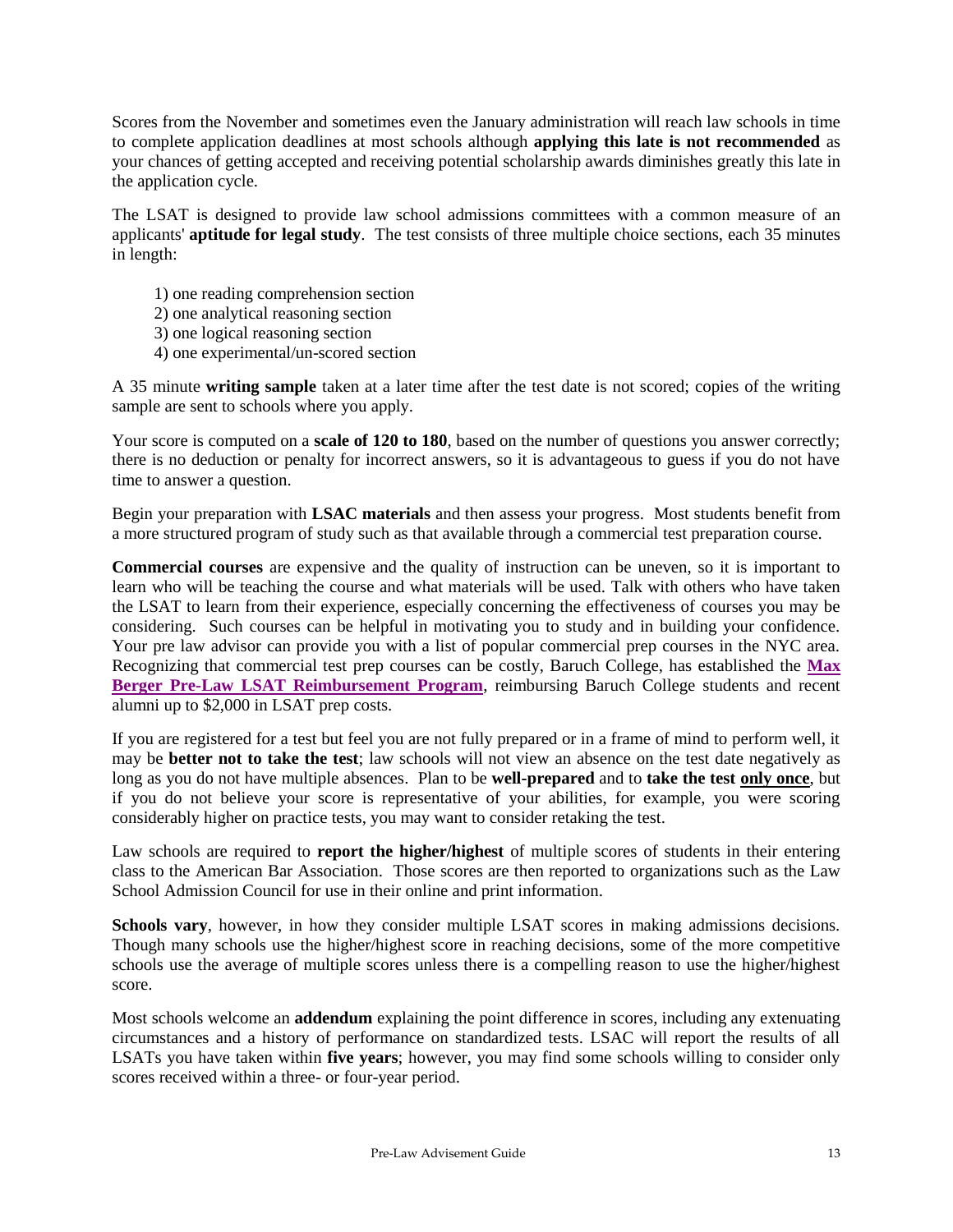#### **The Credential Assembly Service**

To **centralize and standardize** objective application information–GPAs and LSAT/GRE scores–ABAapproved law schools require applicants to subscribe to the Credential Assembly Service (CAS). The service organizes and analyzes applicant information in a way that allows law schools to compare academic records from undergraduate schools that use different grading systems.

**[Register](http://www.lsac.org/jd/applying-to-law-school/cas)** for the CAS through LSAC, and then request your official transcript(s) be sent electronically directly to LSAC, from **each college or university** where you have earned academic credit. Baruch students and alumni may request transcripts through the **[Registrar's office](https://www.baruch.cuny.edu/registrar/transcript.html)**.

#### *Study Abroad*

If you enrolled in a study abroad program **sponsored by Baruch College**, and the courses along with grades and credits using the Baruch grading system are recorded on your official transcript, you do not need to send an additional transcript reflecting the study abroad grades/credits. Those grades will be calculated into both the home institution's GPA and the overall GPA.

If you enrolled in a study abroad program **sponsored by another U.S. or Canadian college or university**, in addition to your Baruch College transcript, you must have the college or university sponsoring the study abroad program, send a transcript directly to the CAS. List the U.S. or Canadian institution on your CAS registration under "other institutions attended." If the grades and credits appear on the sponsoring school's transcript, using the school's grading scale, then those grades will be calculated into both the sponsoring school's GPA and the overall GPA, but not into your home institution's GPA, as this is "transfer" work.

The **report** prepared by the CAS will include the following:

- A year-by-year grade and credit summary
- Photocopies of all your transcripts
- Your GPA for each academic year, your degree GPA\* from Baruch College, and your cumulative GPA\* reflecting work at Baruch College and all other undergraduate institutions you have attended

*\*Important Note:* F grade replacements will be recalculated back into your GPA by LSAC's CAS system, with the effect of decreasing the GPA reflected on the Baruch transcript

- A description of your overall grade distribution
- The mean LSAT score and GPA of students at Baruch who have subscribed to the CAS and your percentile graduation rank among those students
- LSAT scores from the past five years, including cancellations and absences
- An average LSAT score, if you have more than one score on file
- A copy of your LSAT writing sample

The CAS report may also include an **applicant index** described in the Admissions Criteria section.

#### **The Application**

You can apply to any ABA-approved law school through the CAS **[electronic application](https://www.lsac.org/applying-law-school/jd-application-process/credential-assembly-service-cas)**, which streamlines the process by allowing you to enter common information only once; you then complete each school's individual application and submit your applications electronically.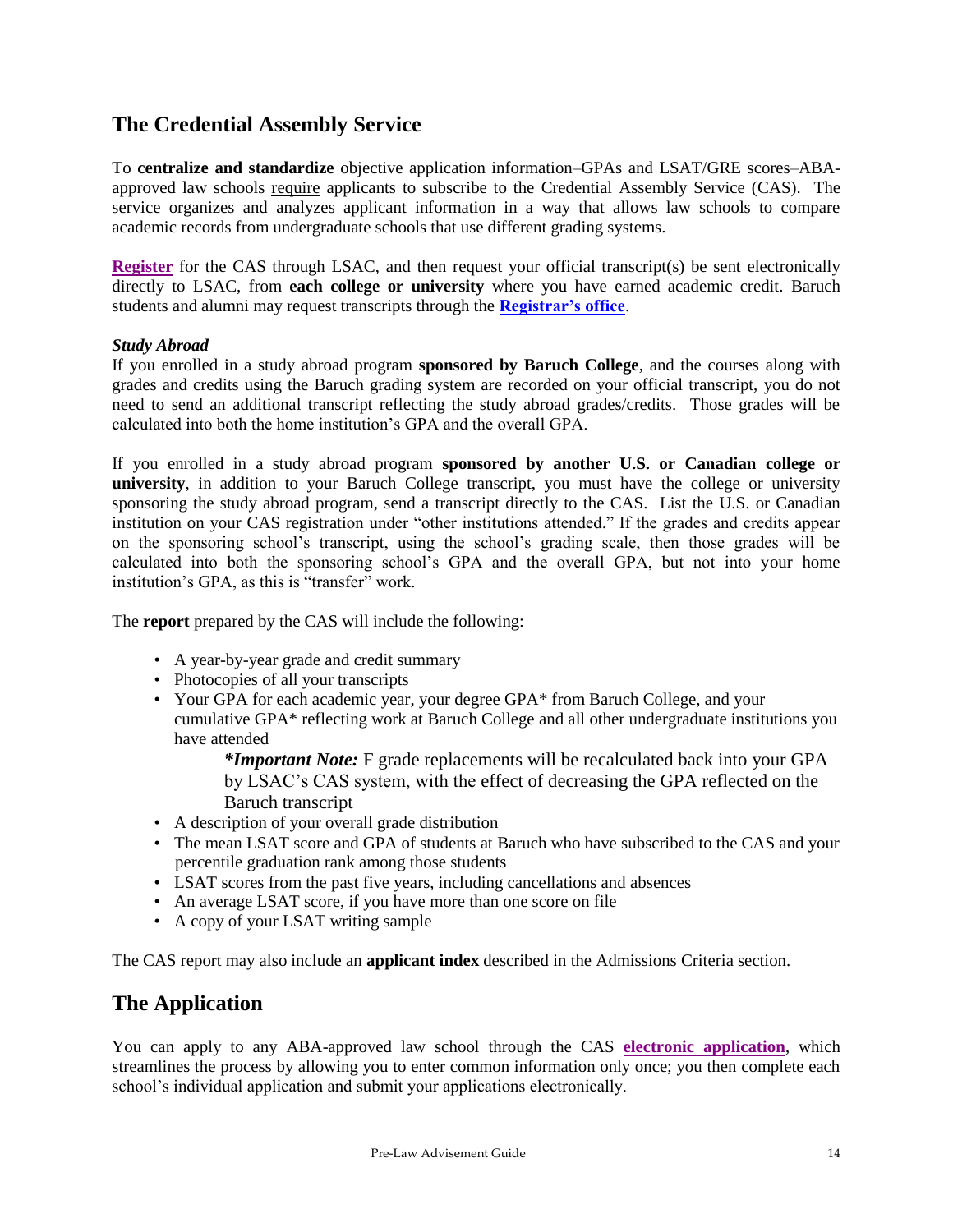**Completing application forms** is a fairly straightforward process. Schools will be seeking basic information about you, including your academic background, extracurricular activities, and employment history. You may be asked to list other schools to which you are applying; responding to this question and/or indicating an interest in financial aid will not affect your chances for admission.

Be **truthful and forthright** as you complete the applications. **Enclose a resume** with your application, but be sure to respond to *all* of the questions on the applications. Baruch students and alumni are encouraged to follow the resume formats provided in our **[Resume Writing Guide](https://studentaffairs.baruch.cuny.edu/wp-content/uploads/sites/6/2020/04/Resume-and-Cover-Letter-Guide.pdf)**.

#### **Personal Statements**

Personal statements are requested by most law schools. They provide the opportunity for you to go beyond the objective aspects of the application to discuss who you are and what is important to you.

Schools will be seeking information about your **background**, **personal qualities, leadership skills**, and **motivation** to learn what is unique about you and what distinguishes you from other candidates with similar GPAs and LSAT scores.

Your goal, then, will be to write a **concise, detailed statement** establishing yourself as an individual. An interesting and personal discussion about yourself, one that reveals your personality and character, will help you come alive to the admissions committee.

Personal statements are typically **two typed, double-spaced pages**, though you may find that some schools will give more latitude in terms of length. If schools don't provide guidelines on length, it's advisable to submit a statement that's approximately two pages in length. A few schools will limit the number of words permitted and you should abide by their guidelines. Very few schools provide **prompt questions** to be used in crafting your personal statement.

**Proofread** carefully, as any typographical or grammatical errors will detract from the favorable impression the statement might otherwise make. Do not use large words in an attempt to impress readers; instead, use simple language correctly, and rely on well-organized, interesting content to make an impression. **Resources:** As a matriculated student, **[Baruch's Writing Center](https://bc.mywconline.com/)** will proof-read your statement and provide guidance on grammar and spelling. Baruch's pre-law advisor will provide the same assistance to all Baruch students and alumni.

Your statement should be **serious, honest, and sincere**, and the tone should be **confident** and **positive**; any negative information you feel compelled, or required, to discuss should be addressed in other parts of the application or in an **addendum**.

Law schools will be looking for evidence that you can write a coherent statement. Follow general **guidelines for writing essays**: there should be introductory and concluding paragraphs; each paragraph should begin with a topic sentence; and there should be a clear line of development through the statement. Ideas should be supported with concrete examples.

### **Diversity Statements**

Some applicants may choose to submit an optional diversity statement. Law schools value diversity and seek to create a student body composed of individuals with unique perspectives from diverse backgrounds. Veterans, persons of color, first-generation college students, and immigrants, those with a disability, parents, older applicants, individuals from economically disadvantaged backgrounds, and those who identify as LGBTQ may want to consider submitting a diversity statement.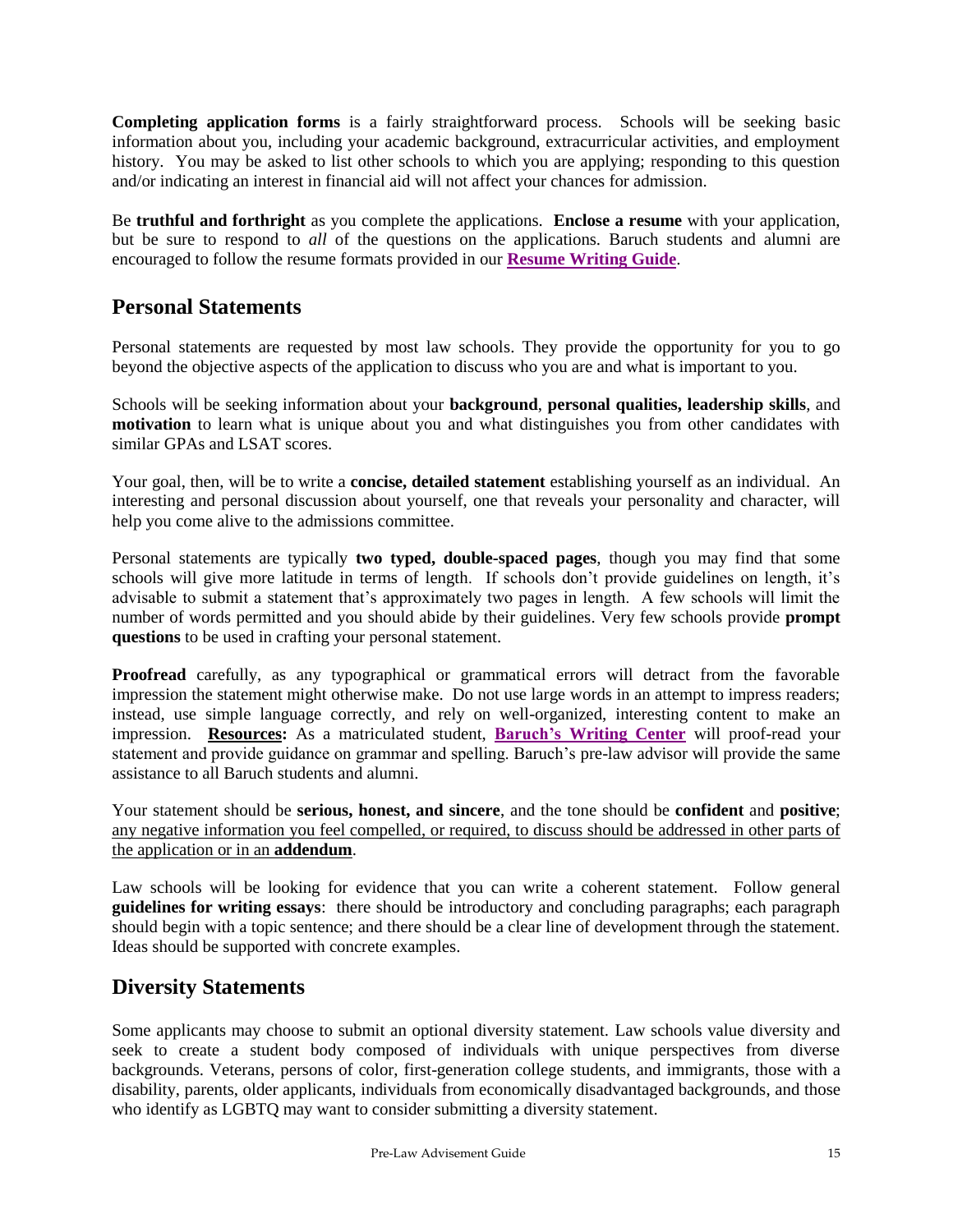Diversity statements are your opportunity to let law schools know what diversity you might bring to their campus, what obstacles you have overcome and how you are different from the traditional law school applicant.

These statements are typically no longer than one typed, double-spaced page. Some schools will provide guidelines on required or recommended length or word count for diversity statements.

As with your personal statement, carefully proofread your diversity statement.

#### **Letters of Recommendation**

Most law schools request that **two or three letters** of recommendation be submitted on behalf of applicants. If letters are not required, it is a good idea, nonetheless, to submit them. Admissions committees will be seeking information not provided elsewhere in the application. Recommendation letters should include concrete examples of **intellectual strength, judgment, motivation, and leadership**, along with an appraisal of **communication skills** and a **comparison to peers**.

Letters written by members of the **academic community, especially professors in your major,** carry the most weight, since they can address your performance in an academic setting and discuss your potential for success in law school. Law schools value letters that address a student's **writing, class participation, research, analytical skills**, and other **academic abilities**.

They are especially interested in a professor's assessment of a student, as compared to other students he or she has taught over the years.

At least one letter should be from a professor in your undergraduate **major**, if possible. As you consider whom to ask, remember that it is better to have an in-depth letter from a teaching assistant or lecturer with whom you worked closely than to have a cursory letter from a renowned professor who barely knows you.

Letters from **people outside academia** may carry less weight, since they may be unable to address the topic of greatest interest to admissions committees: your academic potential. However, if you have been in the work force a couple of years or more, letters from supervisors can be helpful.

You can submit additional letters even though a school asks for two. Three letters will be acceptable at most schools and four should be considered the absolute maximum.

**Make an appointment** to meet with your letter writers well in advance of the application deadline. Ask them, "Do you feel you know my work well enough to write a positive letter on behalf of my application to law school?" Provide information about your background to assist him/her in writing a detailed letter:

- A cover sheet describing your academic relationship, including courses you have taken, research you have conducted, your experience as a TA, etc.
- A copy of your transcript
- A draft of your personal statement (if available)
- A resume
- Copies of graded exams or papers written in his/her class
- Details about how the letters should be submitted to the CAS or to the law schools
- A list of dates when recommendations are due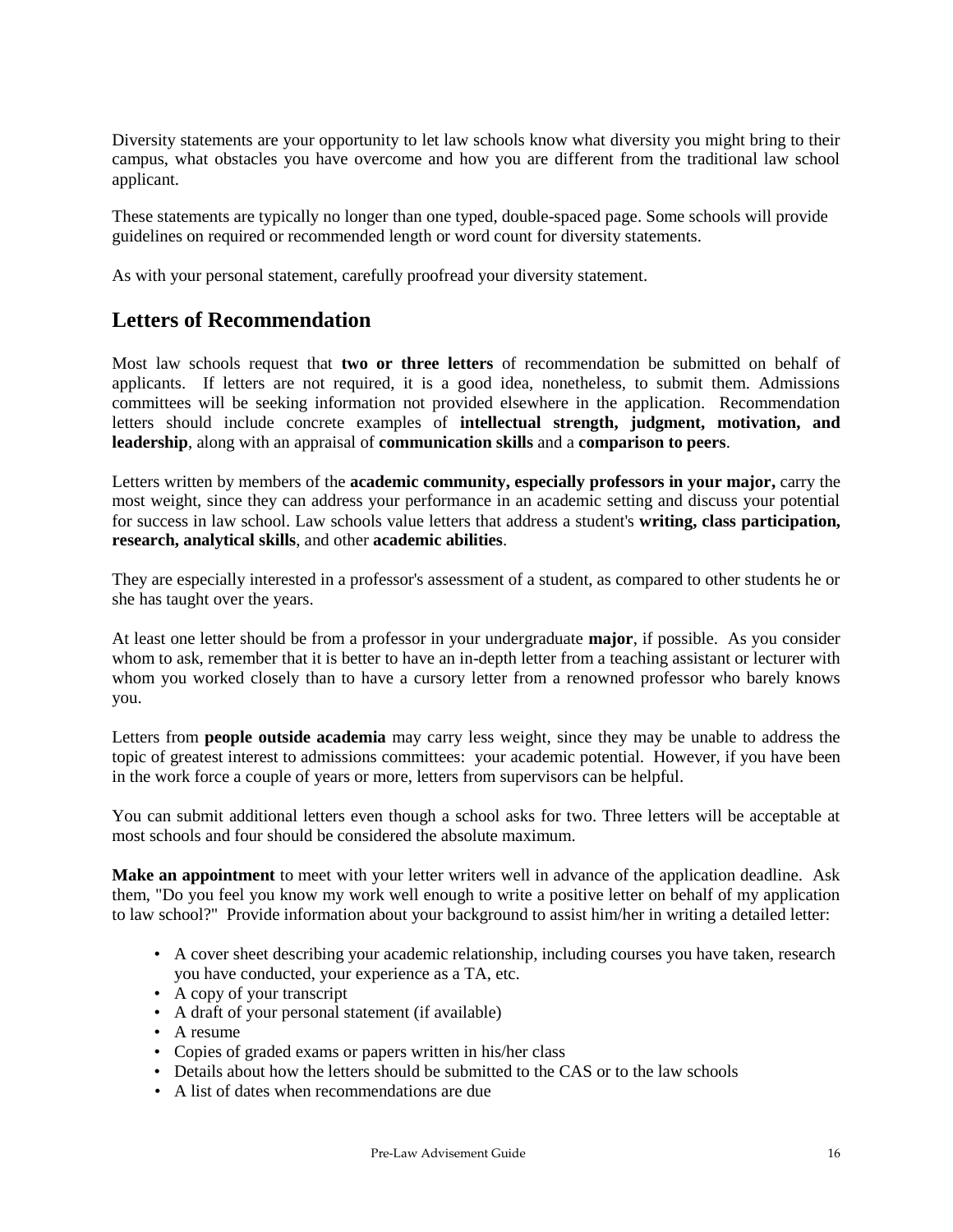**Waive your right of access** since you may find writers unwilling to write letters if applicants have access to them, and some admissions committee members may discount disclosed letters.

After you have received decisions, send thank you letters to your recommenders, and let them know where you have been accepted and where you intend to enroll.

LSAC offers a **[Letter of Recommendation Service](http://www.lsac.org/jd/applying-to-law-school/cas/lor-evaluations)** (LOR). Recommenders send letters directly to LSAC, which then forwards the letters to law schools to which you are applying. You can specify that targeted letters be sent to specific schools; otherwise, general letters will be sent to every school to which you apply.

Some law schools accept online evaluations by recommenders instead of or in addition to the traditional letter of recommendation. The evaluation service is offered through LSAC. Carefully review each school's application instructions to determine whether an online evaluation is accepted or required. Generally, law schools prefer traditional letters of recommendation over evaluations as the letters of recommendations allow room for the recommender to provide more detailed information about you. Letters will be **maintained for five years** from the time you register for the CAS or from the time you take the LSAT, whichever comes last.

#### *Dean's Certifications*

A **dean's certification (or letter/clearance)** is required by some law schools to confirm that applicants have not been involved in academic or disciplinary transgressions as undergraduates.

The certification is generally a formality. At Baruch College it is handled by the **[Dean of Students'](https://www.baruch.cuny.edu/studentaffairs/SA_dos.htm)  [Office](https://www.baruch.cuny.edu/studentaffairs/SA_dos.htm)** in consultation with those offices responsible for judicial administration on campus.

#### **Filing Your Applications**

Use this **checklist** to ensure you are completing all parts of the application:

- Prepare for the LSAT
- Register for the LSAT and the CAS
- Order LSAT prep materials, videos, and publications
- Change your LSAT date, if necessary
- Check test date availability and account information in real time
- Obtain your LSAT score by e-mail and view online your answer sheet, score conversion table and test book (for disclosed tests)
- Check the status of your file online, including your transcript, letters of recommendation and law school requests for your CAS report
- • [Research](https://officialguide.lsac.org/release/OfficialGuide_Default.aspx) law schools and application deadlines
- Apply to law school electronically

Remember that your file is not complete until all parts, including your LSAT score, recommendation letters and the CAS report, have been received by law schools.

Here are some additional **strategies** for applying to law school:

- Start early
- Make realistic choices on schools
- Read information carefully provided by schools online or in hard copy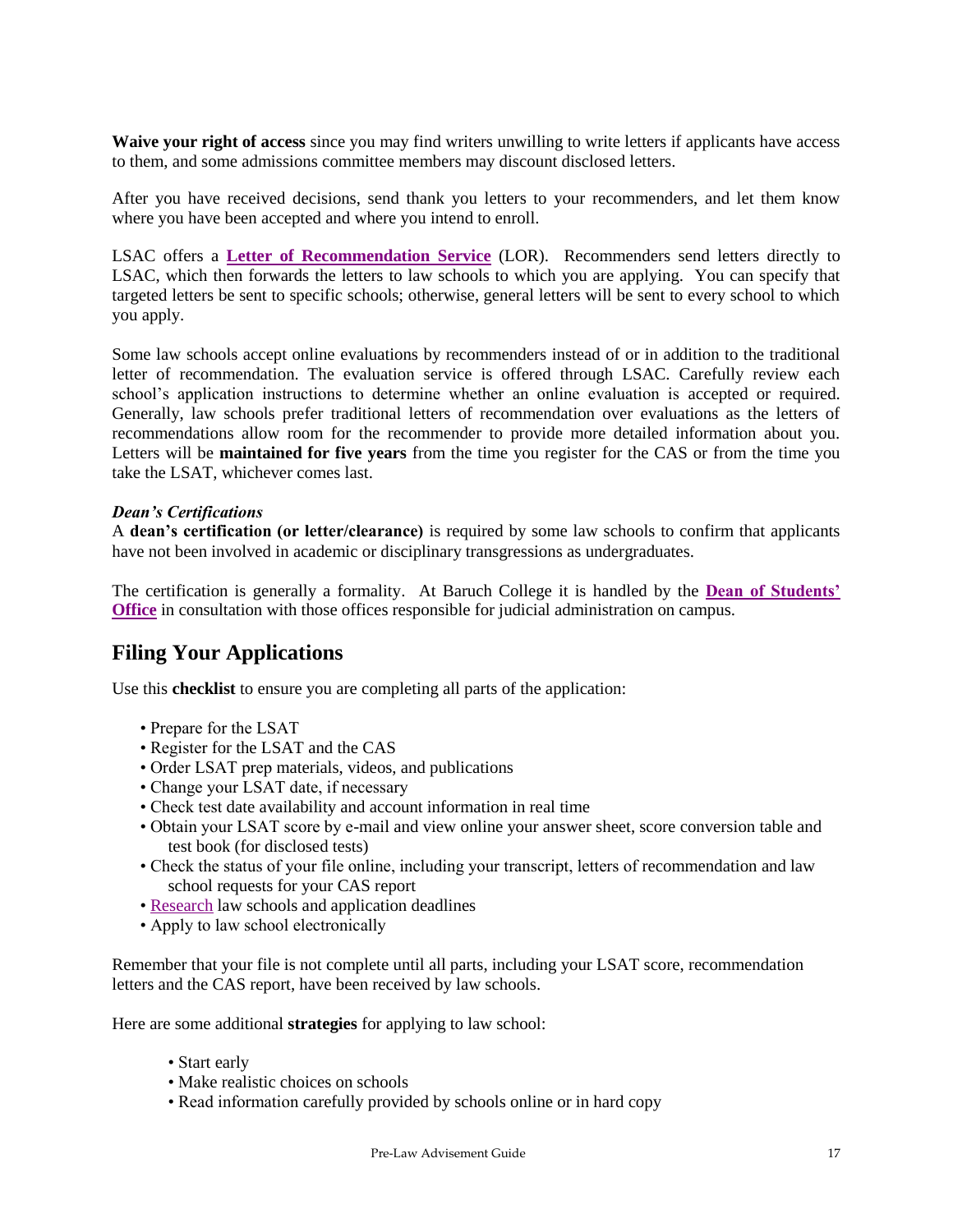- Follow directions
- Print copies of your applications to use as drafts
- Use LSAC's electronic applications
- Provide complete and accurate responses
- Submit fees with your applications
- Respect deadlines; **Apply Early!!!**

#### **Taking Time Off**

Taking some time before entering law school is becoming more common and can be advantageous for several reasons:

- You will be able to devote more time and energy during your senior year to your academics rather than to preparation for the LSAT and time-consuming law school applications.
- When you apply to law school, your entire academic record will be available to law schools, not just six or seven semesters; if you are like most students, your highest grades will come later in your undergraduate education.
- The **[New York County DA's](https://dany.applicantstack.com/x/openings)** office hires paralegals for 1-2 years. Additionally, a lot of NY big law firms have two-year paralegal programs for college graduates interested in going to law school as a way to improve their pipeline; some will even offer reimbursement for LSAT courses (see, for example, [Paul, Weiss;](https://www.paulweiss.com/careers/paralegals) [Proskauer;](http://www.proskauer.com/careers/paralegals) [Skadden;](http://www.proskauer.com/careers/paralegals) [Cravath;](https://www.cravath.com/staff/legalassistants/) and [Cleary](https://www.clearygottlieb.com/locations/new-york/legal-landing-page) and many more.
- Finally, **[Yale](https://ocs.yale.edu/get-hired/gap-year-short-term-positions)** has some gap year & short-term employment ideas on their site.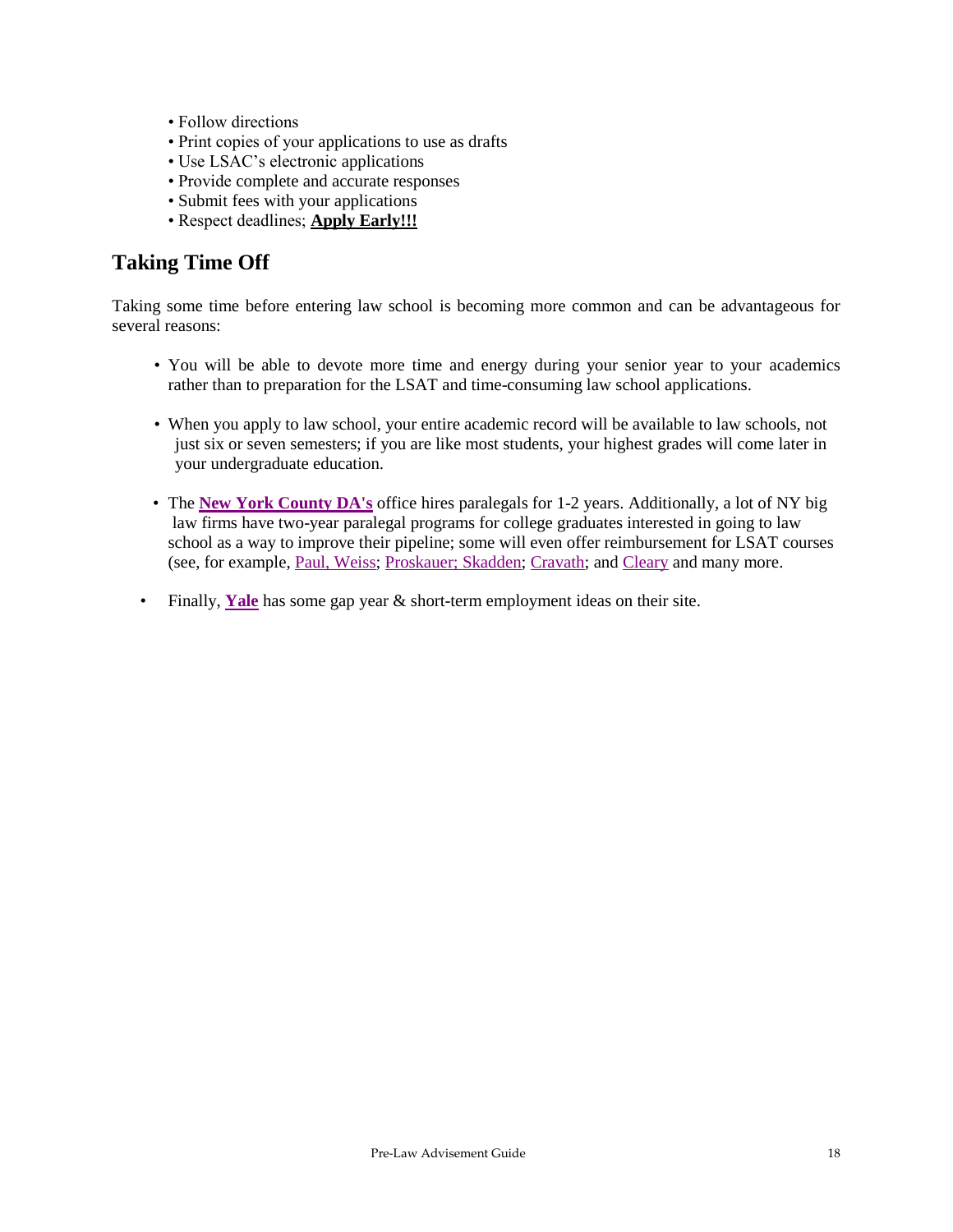## **Considering Admissions Decisions**

Applicants are informed by **e-mail** of the schools' decisions; candidates are either accepted, denied, or wait-listed, which means the applicant is considered a desirable candidate and may be admitted later.

Law schools often place applicants on **"hold" or "reserve"** prior to reaching a decision and frequently notify candidates of this status. Applications of those on hold or reserve are reconsidered at a later date, usually before the files of those who have been wait-listed.

### **Enhancing Your Application**

There are several things you can do to improve your chances of admission if you are on reserve or have been wait-listed:

• **Write a letter** to the dean/director of admissions to inform him/her of your strong interest in the school and to provide an update on your activities since you submitted your application.

• If the school is your **first choice**, state that you will attend if accepted.

• If you are a senior, inform the school of **accomplishments** since you applied, for example, that you have completed your honors thesis or received an award or recognition.

- If you are currently **working**, describe your professional responsibilities and other worthwhile activities in which you are engaged; include an updated resume.
- Send an **additional letter of recommendation** from a professor or employer.

• **Visit** the law school to demonstrate your strong interest; contact the admissions office to arrange for a tour and to sit in on a class or two. Some admissions officers will agree to meet with applicants, but generally, these discussions are not evaluative.

#### **Making a Decision**

**Visit the law schools** when deciding among schools that have accepted you. Take tours and attend classes, make an effort to meet faculty and staff, and speak with students to get their perspective on factors important to you, such as accessibility of faculty, competitiveness of students, career services, assistance of library personnel, etc.

Follow up with a thank you letter to the admissions office stating what impressed you about the school.

**Talking with students/alumni** at schools of interest about their experience can be helpful in reaching your decision. Contact the schools to inquire about speaking with current students and whether they have an alumni network you can access.

**Cost and financial aid awards** also need to be considered when making a decision. If you will be entering law school with debt accumulated as an undergraduate, financial factors can play an even greater role in your decision.

If you are deciding between a school that is highly regarded and one that interests you but is less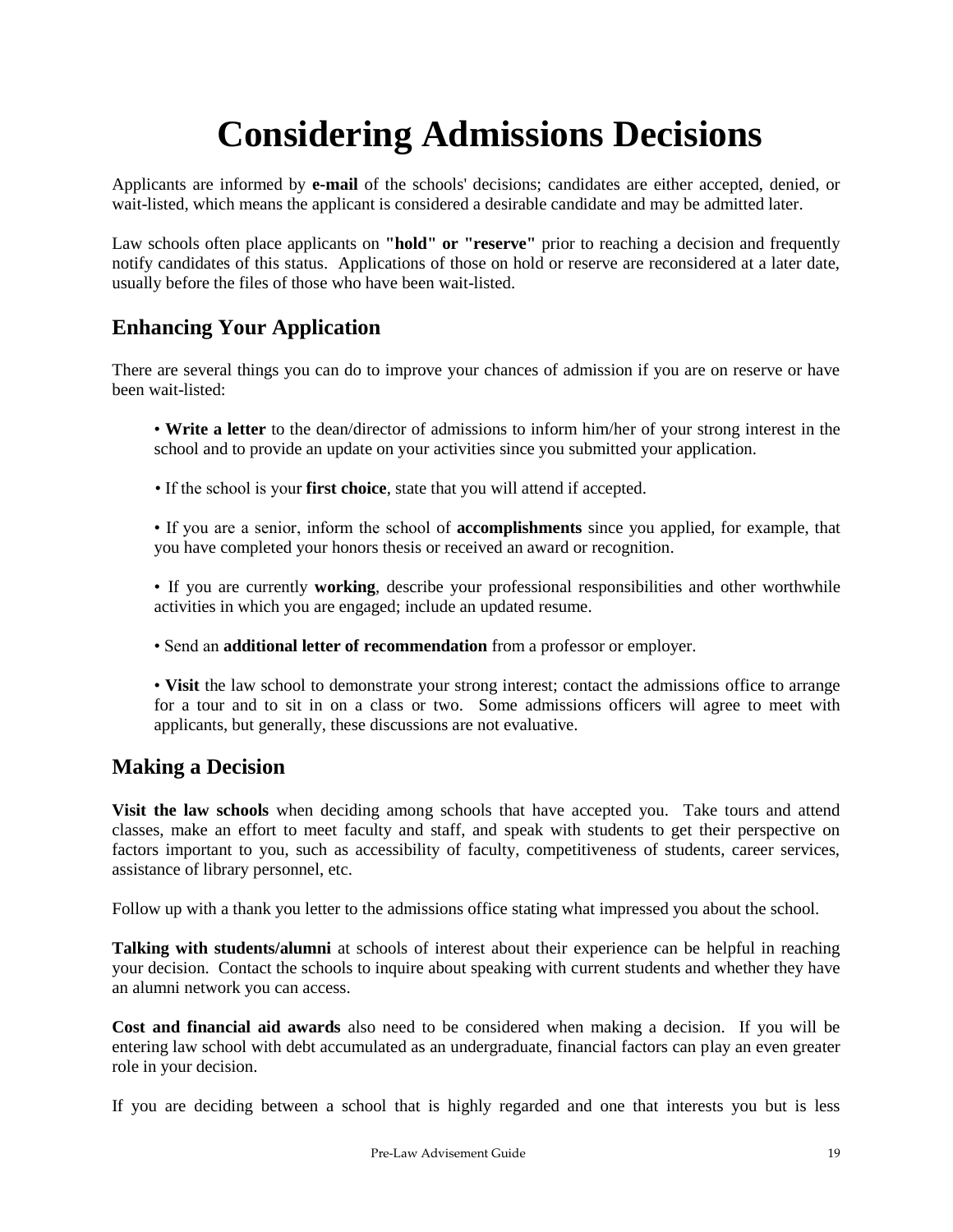prestigious, keep in mind that more highly ranked schools will, in general, provide better opportunities after graduation. Remember, however, that the less prestigious school may provide you with the opportunity to graduate with very little or no law school debt and an opportunity to perform at the top of the class thereby drawing the attention of many legal employers.

Schools that accept you will ask for a **deposit** to hold a space for you. Deposits may be due before you hear from all schools. Contact schools that accept you to explain your situation and ask if they would be willing to extend the deposit deadline. Also, consult with your pre-law advisor who can help you weigh your options.

On or about May 15 of each year, law schools may be provided information concerning applicants' commitments to enroll. Applicants should be aware of possible **policies on multiple deposits** set by schools to which they applied.

Once you have reached a final decision on which school you will attend, notify the other schools that accepted you so that they can offer your place to someone else.

### **Reapplying Later**

If you are **not accepted** at a law school you would like to attend, consider retaking the LSAT if you feel that you can improve your score, or revising your list of schools if you decide to reapply. Working for a few years can make a difference in the admissions process and can also provide exposure to another career field that might engage your interest. If you decide to reapply to a school that denied your application originally, it is advised to refresh, update or change application materials such as letters of recommendation and/or your personal statement, as well as your resume.

You are encouraged to refer to the Law School Admission Council's **[Statement of Good](http://www.lsac.org/docs/default-source/publications-(lsac-resources)/statementofgoodadm.pdf) Admissions [and Financial Aid Practices](http://www.lsac.org/docs/default-source/publications-(lsac-resources)/statementofgoodadm.pdf)**, which will help you understand the practices governing the admissions and financial aid process.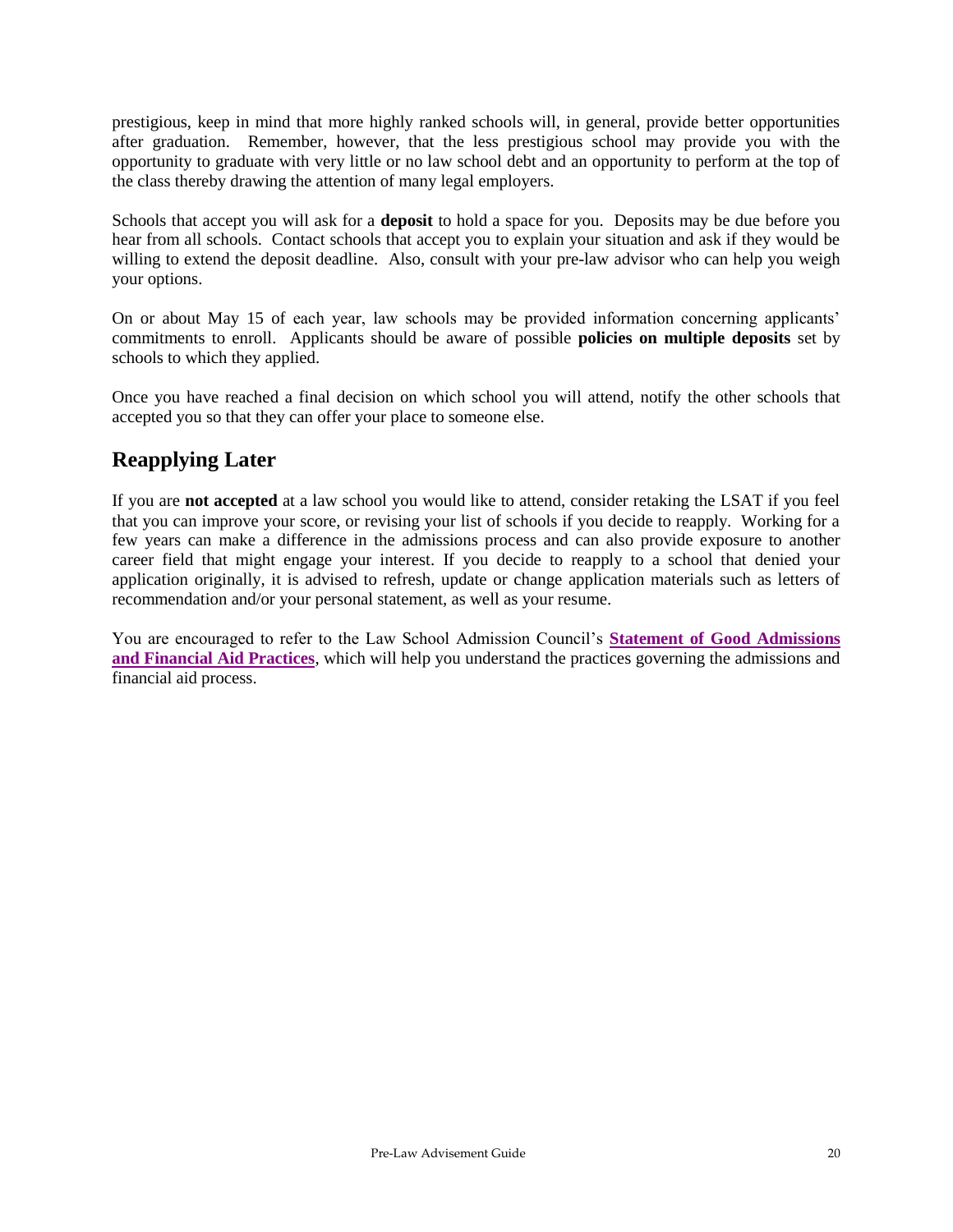## **Financing Law School**

Law school is an important **investment** in your future. Consider the financial aid process as seriously as you do the law school application process.

Before you apply to law school, spend money wisely and pay your bills on time to ensure a good credit record. Bad credit will affect your ability to borrow money. If possible, pay off credit cards and other consumer debt before law school. You should consider checking your credit annually, which is usually free of charge through companies like [equifax](https://www.equifax.com/personal/) or [experian.](https://www.experian.com/)

Think about your **post-law school goals**. Salaries for lawyers vary widely, depending on the type of practice and region. **Law school debt** will claim a significant portion of your income as a lawyer.

To keep debt to a minimum, consider **state-supported law schools**, or schools that offer **merit and/or financial based aid.** If you are considering a career in government or public interest law, investigate loan repayment assistance programs (LRAPs) that help law school graduates repay their education debt.

#### **Sources of Funds**

#### *Personal Savings/Family Support*

If possible, set aside your own funds to help pay for law school. Talk with family members about whether they can help with law school expenses. Some students choose to live at home during law school to avoid paying rent.

#### *Federal Loans*

Many students rely primarily on federal loan programs to finance law school. Because you are applying for graduate study, you are considered **independent** of your parents for these loans.

Some law schools participate in the Ford Federal Direct Loan Program, through which the U.S. Department of Education is the lender. At other law schools, you will choose a lender to obtain the federal Stafford or Grad PLUS loans.

The following federal loans are available to law students:

- **(Unsubsidized) Federal Stafford and Direct (Ford) Loan**. A student may borrow up to a combined total of \$20,500 in subsidized and unsubsidized loans.
- **Graduate PLUS Loans for Law Students.** Law students with **an absence of bad credit** may be eligible for these loans. Many law students are choosing Graduate PLUS loans instead of private loans to cover their remaining financial need beyond the \$20,500 available through Stafford loans.
- **Federal Perkins Loans**. These low interest loans are available at some law schools. Each student's award is determined by the school, based on information obtained from the FAFSA (see How to Apply for Financial Aid). In this program, your individual law school would be your lender.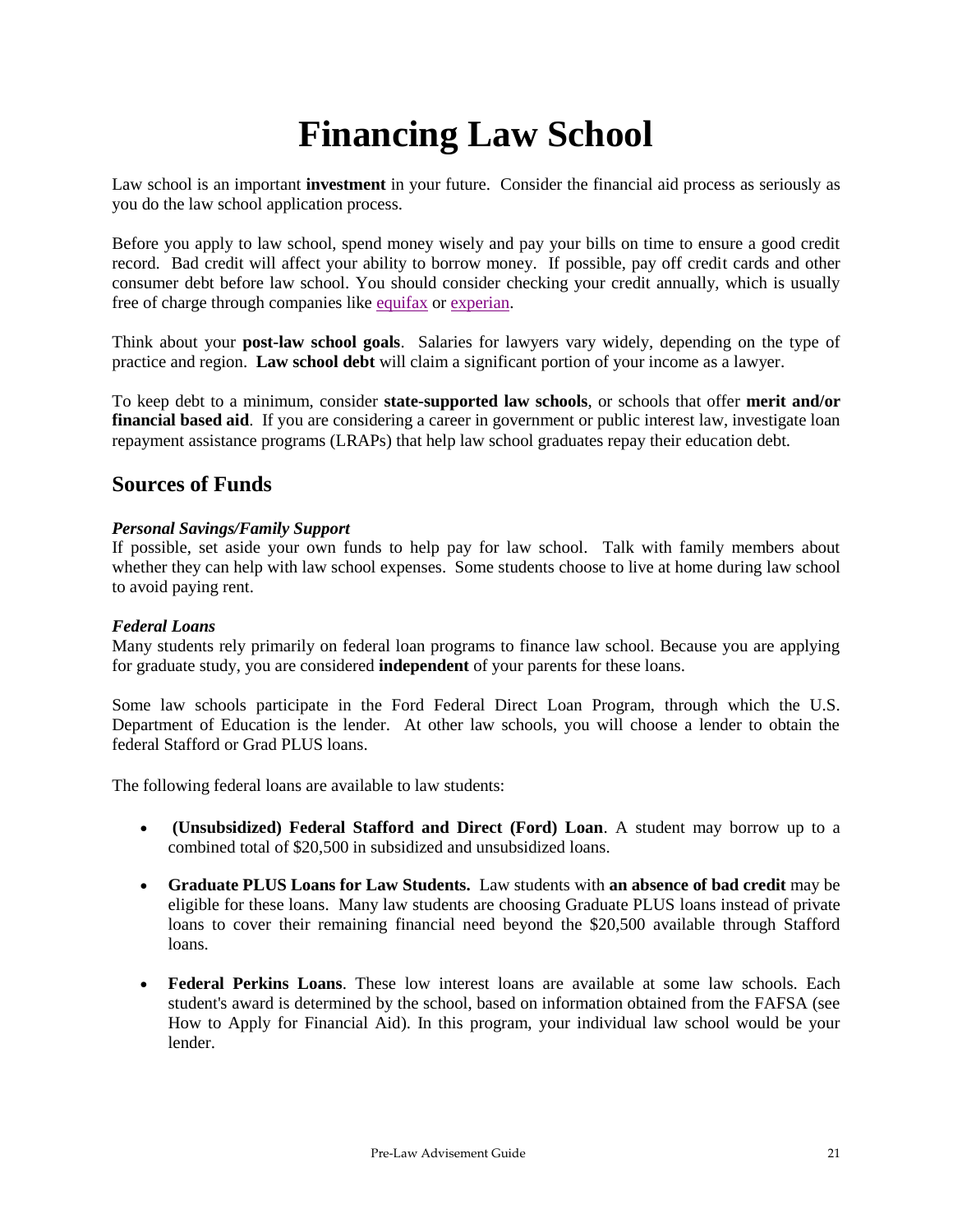#### *Private Loans*

Credit is an important factor in securing private loans. Interest rates, fees, and terms of repayment vary significantly.

#### **It is best to work with your law school financial aid office BEFORE making a decision about loans for law school.**

**Beware of direct marketing from private lenders.** It is possible to finance your legal education entirely through Federal Stafford and Direct Loans along with Graduate PLUS Loans, which are regulated by the federal government and typically have lower interest rates.

#### *Grants and Scholarships*

Grants and scholarships are offered by law schools based upon criteria set by the school, which can include academic merit, financial need, ethnicity, specific talents, residency or other qualifications. Check with each law school early in the application process for more information.

Law schools may offer **merit scholarships** to highly qualified applicants with an offer of admission. When law schools consider your financial need, they may require family income information even if you are considered independent for tax purposes, or for federal education loans.

Some states provide limited **grants** for law school; there are no federal grants for law students. Certain national foundations and organizations offer grants and scholarships for law school through a competitive application process.

#### *Earnings*

**The American Bar Association sets limits on the number of hours a first-year, full-time law student can work per week**. After the first year, many law students obtain summer employment and part-time employment during the school year. This can help reduce the amount of money borrowed.

#### *Frugality*

It is often said, "If you live like a lawyer in law school, you will live like a law student once you graduate." Frugality can be your best friend.

#### **How to Apply for Financial Aid**

*Check your credit.* If you will be using Federal Grad PLUS or private loans for law school, <u>order</u> a free copy of your credit report and verify the information. These loans may not be available if your credit history does not meet minimum standards.

*Apply early for financial aid.* Check each law school's website to learn financial aid deadlines. Some schools have priority dates for submitting financial aid information; students who apply earlier have a better opportunity to obtain limited grant money.

*Complete your [FAFSA](https://studentaid.gov/h/apply-for-aid/fafsa) as soon as possible after January 1.* Completion of the FAFSA (Free Application for Federal Student Aid) is required for all federal student loan programs. The FAFSA is also used by some law schools to collect information for their own institutional aid. Because the FAFSA requires tax information from the previous year, it cannot be completed before January 1.

Some schools have **separate applications** for financial aid, while others use the law school application or the FAFSA. Schools also vary in how they distribute their own funds.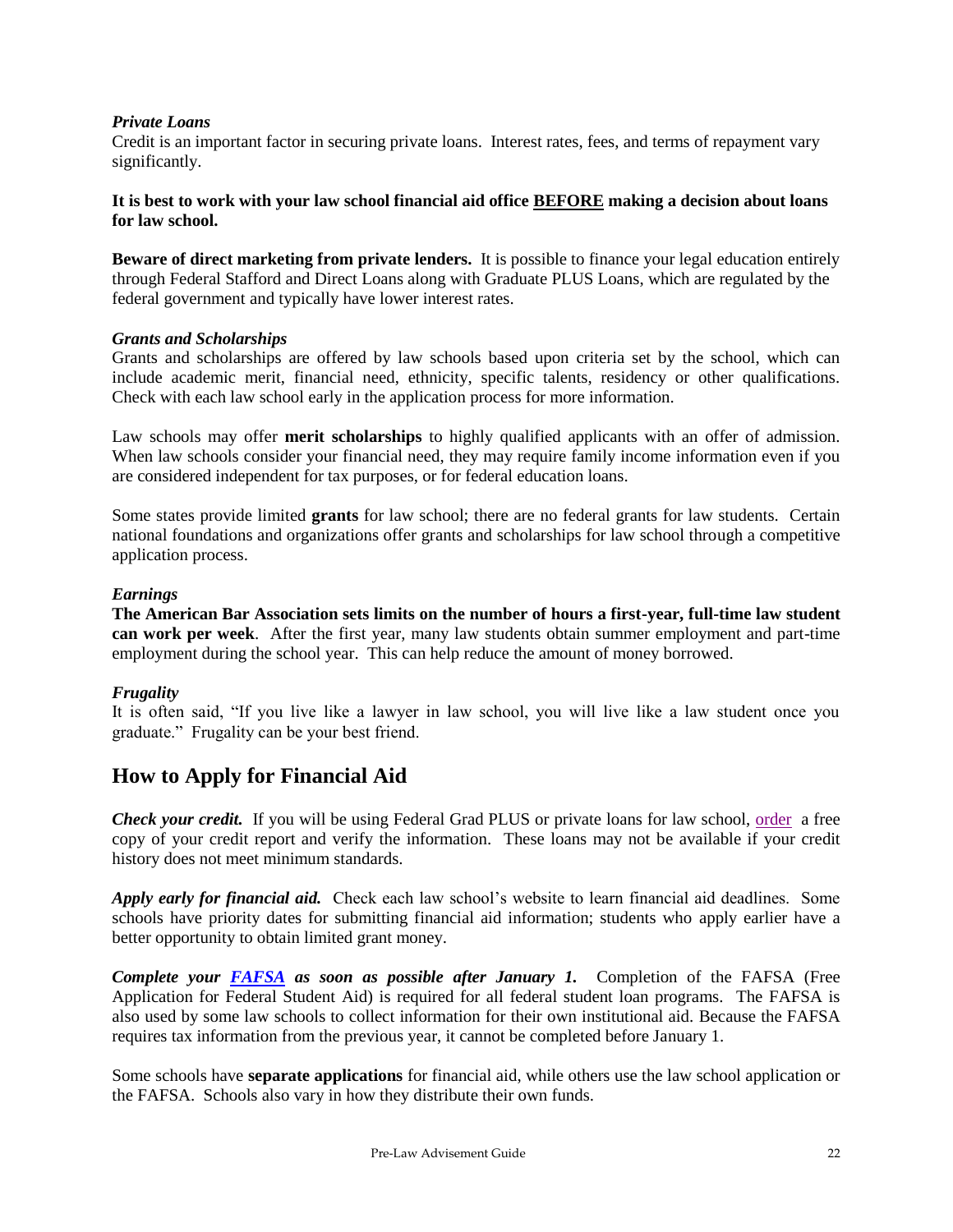If you have **special circumstances**, provide this information to the law school financial aid office. This can be critical for law students who have been working full-time in the prior year or who have unusual medical or family expenses.

**Do NOT wait to complete the FAFSA** until after you are admitted to a law school**.** You can list up to ten law schools where you want reports sent, and update this list with additional schools.

If your **federal tax return** will not be ready until later in the spring, you can estimate prior year income on the FAFSA. Parental income is **not** considered in determining eligibility for federal loans to graduatelevel students.

#### **Making the Decision**

Once you have provided all required information, law schools can offer you a financial aid package. To determine your financial need, schools take the estimated contribution calculated by the federal government on your FAFSA and subtract it from the school's student expense budget.

In deciding which law school to attend, it is important to **balance your financial considerations** with other criteria, such as reputation, location, size, faculty, programs and placement success. Compare the net of your projected costs at each school you are considering, offset by any offers of grants or scholarships from the school, to determine the amount you will need to make up through loans or personal funds.

#### **Applying for Loans**

Once you have chosen a law school, expect to receive important additional financial information from the school. Even though you have already completed the FAFSA and law school financial aid forms, **you must still apply for the loans.** 

Your law school financial aid office will help you identify the correct process for securing federal loans, and, private loans if needed. Do your homework to compare fees and repayment terms for all of your loans, using loan calculators available on financial aid websites (see below).Keep good records of all loan transactions.

**Borrow only what you need, and not more, to keep your debt low and your monthly repayment amount manageable.**

#### **Financial Aid Resources**

[lsac.org](http://www.lsac.org/) – Financial aid for law school <https://studentaid.gov/h/apply-for-aid/fafsa> – Standardized financial information about Federal loans [studentaid.ed.gov](http://studentaid.ed.gov/) – More information on federal student aid [AnnualCreditReport.com](http://www.annualcreditreport.com/) – Free annual credit report [accessgroup.org/paying-for-school/](http://www.accessgroup.org/paying-for-school/) – Personal finance and other financial aid information [equaljusticeworks.org/law-school/student-debt-relief](https://www.equaljusticeworks.org/law-students/student-debt-resources/) – Information on public interest law programs, income-based repayment programs and law school loan repayment assistance

programs (LRAPs) [finaid.org](http://www.finaid.org/) – Student guide to financial aid

[fastweb.com](http://www.fastweb.com/) – Financial aid search engine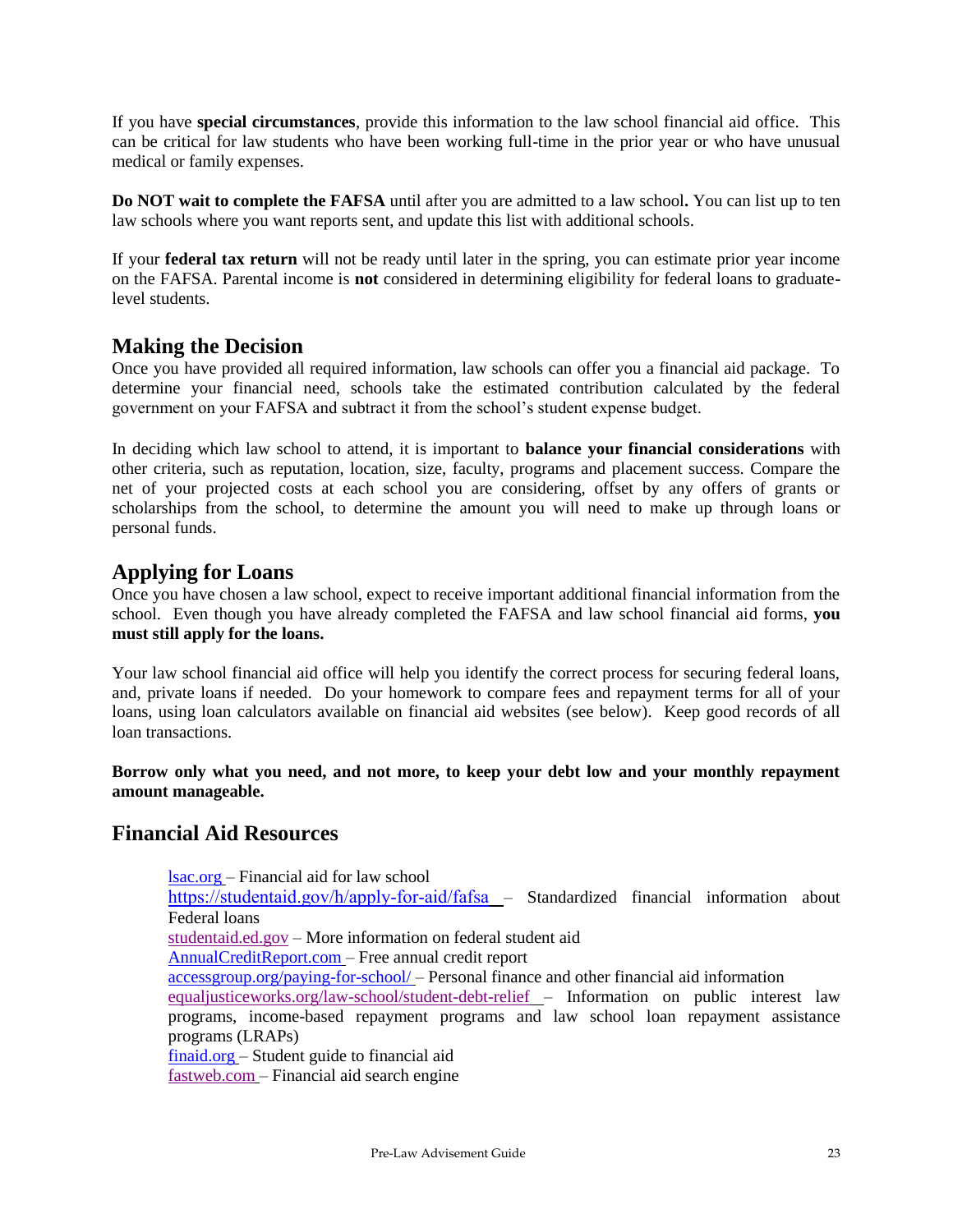## **Law School Application Checklist/Timeline**

#### **Freshman and Sophomore Years**

- $\Box$  Select a major in a field that both interests you and allows you to excel academically.
- $\Box$  Begin to form relationships with professors, lecturers, and TAs so that they will know your work well enough to serve as recommenders in the future.
- Expand your education by seeking summer jobs or internships in fields of interest.
- □ Concentrate on maintaining a strong GPA.
- Meet with your pre-law advisor to assess your academic, extracurricular, and work experiences and to discuss the law school application process. Make your advisement appointment through Starr Search or by calling (646) 312-4693. Set aside 60 minutes for the session.
- □ Begin drafting your personal statement.
- Attend Baruch's weekly Pre-Law Society campus events, participate in the Max Berger Pre-Law Activities and Programs, including the Fellowship Program and Summer & Winter Institutes.
- □ Take a practice LSAT.

### **Junior Year**

- □ Work very closely with your pre-law advisor throughout your junior year.
- Sign up for an account with the Law School Admission Council by going to their website at [www.lsac.org/](http://www.lsac.org/). Apply for LSAC [fee waivers.](https://www.lsac.org/lsat/lsat-dates-deadlines-score-release-dates/lsat-cas-fees/fee-waivers-lsat-credential-assembly) If denied, apply for the [Max Berger Law School](https://baruch.az1.qualtrics.com/jfe/form/SV_b7qrhRJSYFoV2TA)  Application Starter Pack [Stipend Program](https://baruch.az1.qualtrics.com/jfe/form/SV_b7qrhRJSYFoV2TA) to receive funding covering your LSAT; CAS and law school application fees.
- Begin preparing for the LSAT; if you are ready, register for the September/October administration in the summer following your Junior year. Remember to apply for the [Max Berger Pre-Law](https://studentaffairs.baruch.cuny.edu/wp-content/uploads/sites/6/2020/01/LSAT-Reimbursement-Form.pdf) LSAT [Reimbursement Program,](https://studentaffairs.baruch.cuny.edu/wp-content/uploads/sites/6/2020/01/LSAT-Reimbursement-Form.pdf) if you qualify.
- Secure a summer job or internship, if possible, in a law-related field. Apply for the Max Berger Unpaid Pre-Law [Stipend Program](https://studentaffairs.baruch.cuny.edu/wp-content/uploads/sites/6/2021/09/Internship-Stipend-Form.pdf) if your legal internship is unpaid/low paid.
- Research law schools and compile a list of tentative schools.
- Register for the Credential Assembly Service (CAS).
- Ask potential recommendation writers if they would be willing to write letters on your behalf. Provide them with the CAS recommendation forms or the schools' forms along with sufficient information to write detailed letters.
- Complete your personal statement and have it reviewed by Baruch's Writing Center and your pre-law advisor.

### **Senior Year (or Year Before Entering Law School)**

- Use the Law School Admission Council's electronic applications to apply to the law schools you have chosen.
- $\Box$  Have transcripts from all undergraduate institutions you have attended sent to the CAS after verifying their accuracy.
- □ Make sure your CAS report is correct.
- Make arrangements to have dean's certifications sent to schools that require them.
- Attend law school fairs and programs offered by LSAC; Baruch College and other organizations.
- $\Box$  Take the LSAT in the early fall (September / October)
- $\Box$  Complete applications by early to mid-November.
- □ Meet with a pre-law advisor to answer any of your outstanding questions.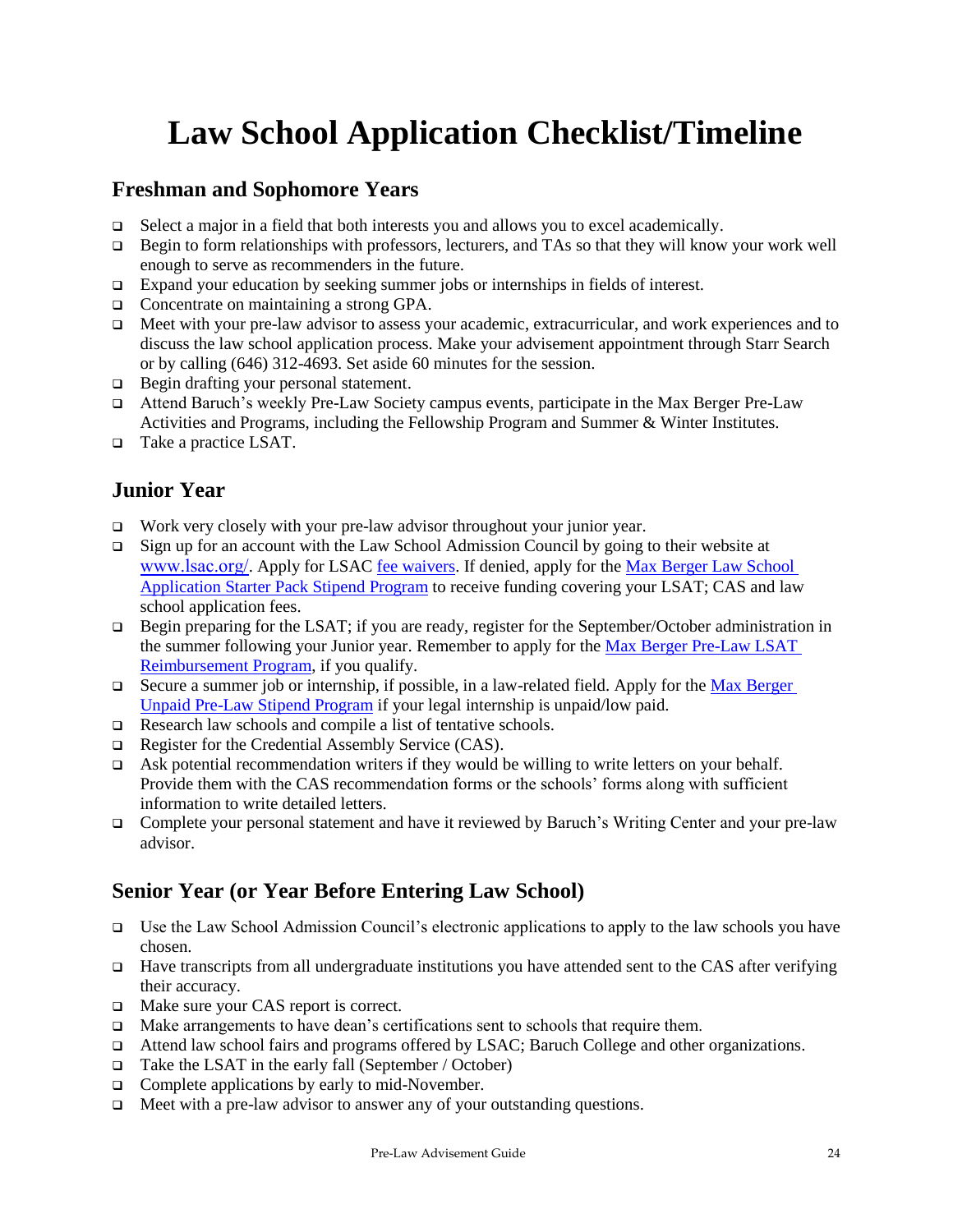- □ Take the LSAT in November/December if you did not take it previously or are retaking the test.
- □ Check with schools to make sure your files are complete.
- Complete the FAFSA and other need analysis forms such as Need Access as well as any institutional financial aid applications as soon after January 1 as possible.
- $\Box$  Meet with your pre-law advisor in the early winter if you need to assess your options as schools respond to you.
- Take appropriate action on acceptances, wait-list statuses, and financial aid packages.
- $\Box$  Have a final transcript sent to the law school you plan to attend and/or to any schools still considering your application.